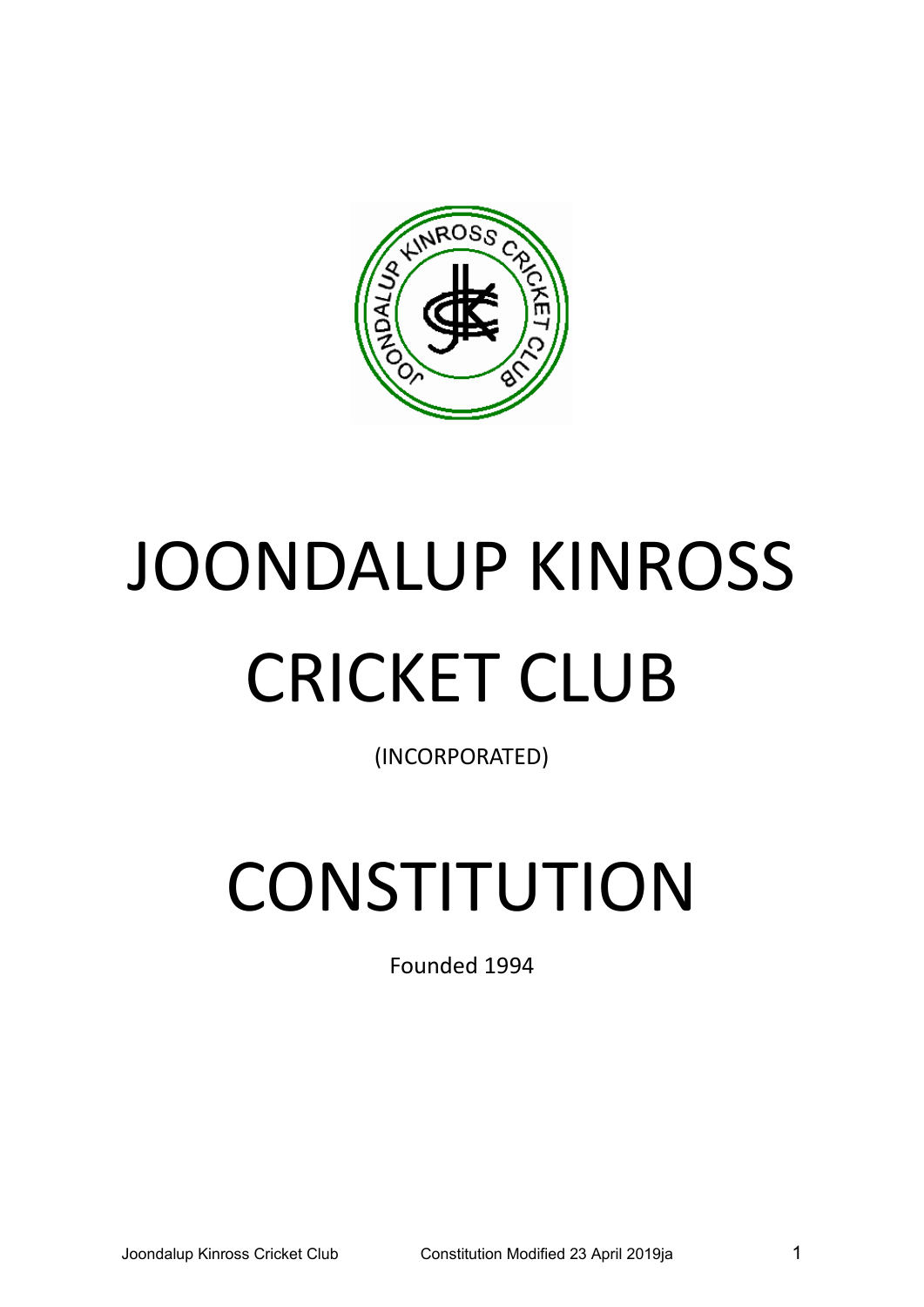# **JOONDALUP KINROSS CRICKET CLUB**

# **(INCORPORATED)**

# **CONSTITUTION**

#### **PART 1**

#### **1.1 Name:-**

The name of the Club is the Joondalup Kinross Cricket Club (Incorporated) hereinafter designated "The Club".

#### **1.2 Colours:-**

The official colours of "The Club" shall be Bottle or Emerald Green and Gold.

#### **1.3 Location:-**

The Club will be based and located at Windermere Oval, Joondalup and utilise that ground and any other grounds made available by the City of Joondalup.

# **PART 2 ARRANGEMENT**

- 1 Name, Colours, Location 14 Bank Accounts (s)
- 2 Arrangement 15 Auditor
- 
- 
- 5 Club Patron 18 Complaints
- 
- 
- 
- 9 Committee Structure 22 Non-Profit
- 10 Powers of the General Committee 23 Common Seal
- 11 Duties of Principal Officer Bearers 24 Property
- 12 Meetings of the Committees 25 Dissolution of the Club
- 13 Election of Principal Office Bearers & Voting
- 
- 
- 3 Objectives 16 Rules Governing the Game of Cricket
- 4 Membership 17 Selection Committee (s)
	-
- 6 Termination of Membership 19 Interpretations of the Rules of the Constitution
- 7 Liability of Members 20 Inspection of Records
- 8 Subscriptions and Match Fees 21 Alteration to the Constitution
	-
	-
	-
	-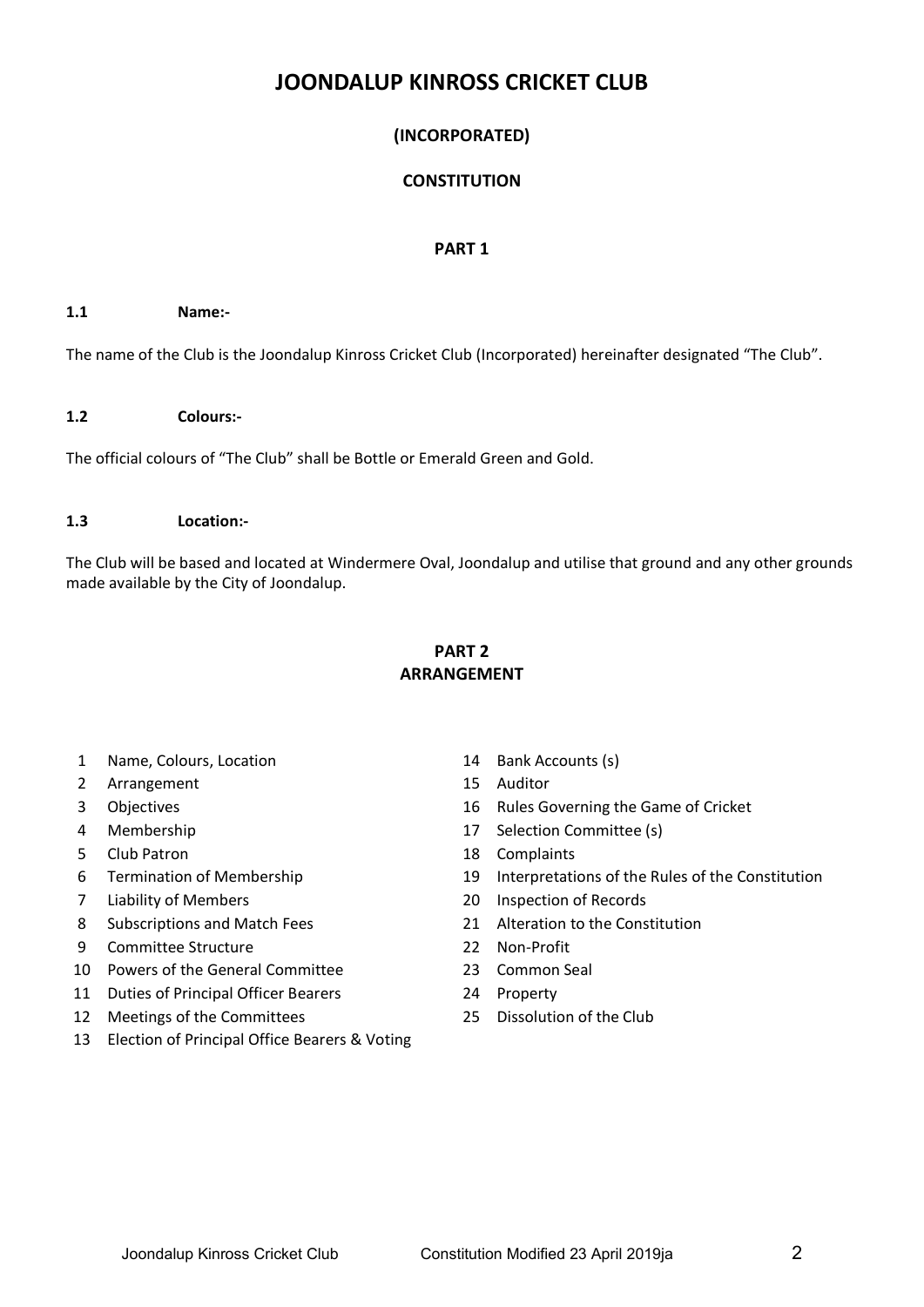# **PART 3 OBJECTIVES**

The Objectives of the Club shall be:-

- 3.1 To encourage, promote and foster the game of Cricket at all levels in every way possible in a safe and healthy environment.
- 3.2 To provide and maintain a Club House for the use of members of the Club.
- 3.3 To act, either alone or with other individuals and other bodies in the interests of sport generally.
- 3.4 To conduct activities for the raising of funds for the purpose of financing the achievement of the objectives of the Club.
- 3.5 To promote good fellowship and true sportsmanship.

# **PART 4 MEMBERSHIP**

The Membership of the Club shall be:-

4.1

- 4.1.1 Any person shall be eligible for admission as a member of the Club upon application and approval of such application by the Club's General Committee. The applicant shall be declared a Member of the Club providing that he/she becomes a Financial Member as provided for in Part 8: Subscriptions and Match Fees, immediately upon approval.
	- 4.1.1.1 All applications for membership (for persons 18 years of age and over) shall be posted on the noticeboard of the Club for a period of not less than seven days before election, provided also that an interval of not less than two weeks shall elapse between nomination and election.
	- 4.1.2 Junior Playing Members shall be eligible to participate provided they qualify to the age limit of that grade as laid down by governing Cricket Assocation(s) to which the Club is affiliated, however they shall not have voting rights.
	- 4.1.3 Each Member, 18 years of age and over, shall be entitled to one (1) vote at any Annual or Special General Meeting of the Club.

# 4.2 *Ordinary/Associate Members*

Any person who is not a playing member of the Club, as stated in Part 4.1, above, may be deemed eligible for Membership as an Ordinary/Associate Member of the Club, upon application to and approval by the General Committee, providing such the Ordinary/Associate Member pay the required Membership Fee, as determined by the Club.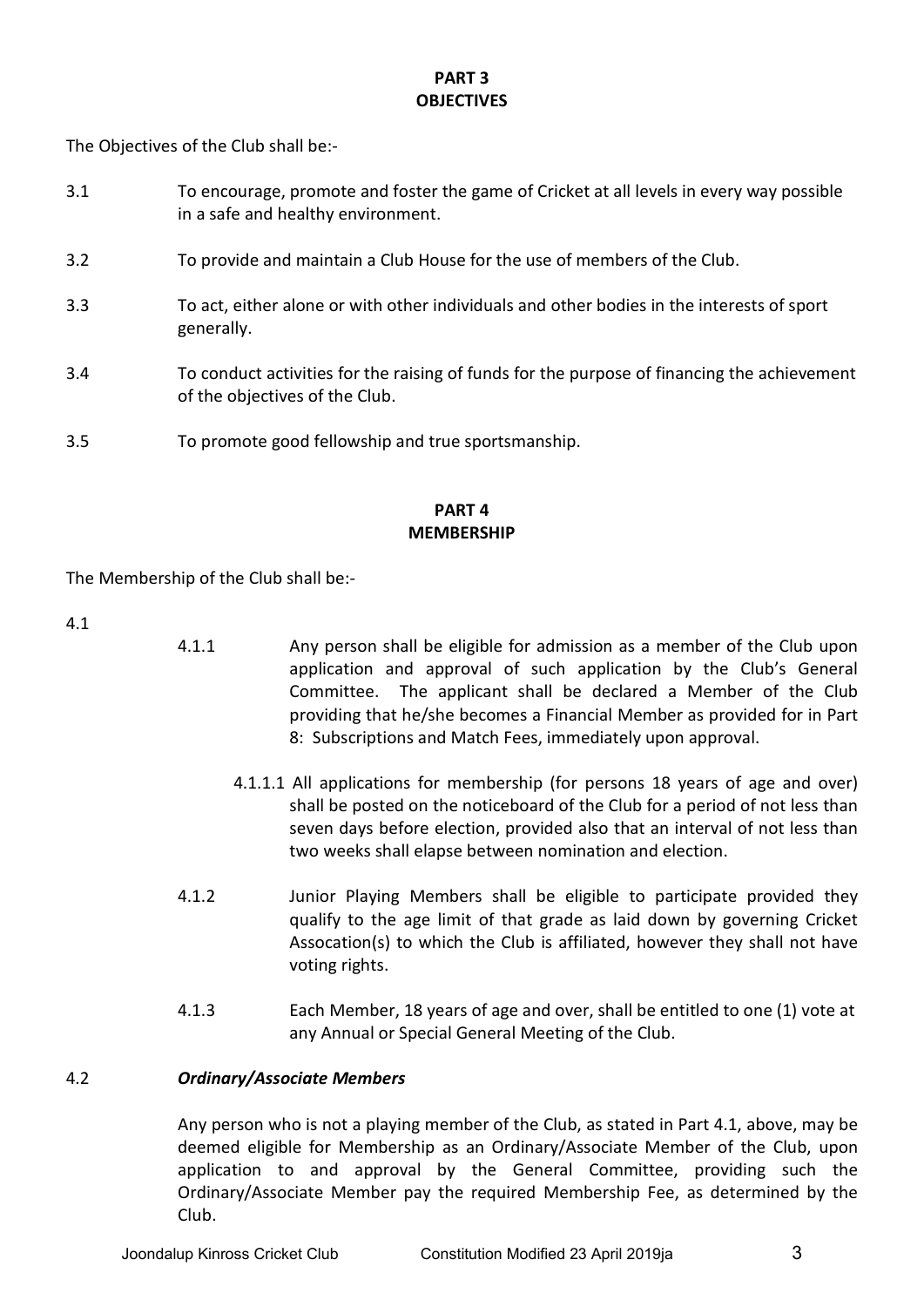# 4.3 *Temporary Members*

A person who is on any day visiting the club as a member or an official of another club:-

- that is to engage in a pre-arranged event with the host club conducted for the purposes of one of the host clubs principal objects; or
- that is to hold a pre-arranged function at the host club involving the use of the host club's sporting facilities.

may be taken to be a person who is afforded temporary membership on that day.

## 4.4 *Life Members*

The General Committee shall have the power to recommend Life Membership to the Club on any person they deem fit to receive it. Life membership shall only be granted for distinguished service to the Club.

- 4.4.1 Notice of any motion for such appointment shall be given to the secretary in writing and approved by a majority of the Executive Committee and then the General Committee at least twenty eight (28) days prior to the Annual General Meeting and then ratified by a seventy five percent (75%) majority of those members attending the AGM who are entitled to vote. The Nominator must have five (5) years associated membership to the Nominee. The Nominee must have had a minimum of ten (10) years active membership of the club.
- 4.4.2 Recommendation for Life Membership shall be voted upon by the Club at the next Annual General Meeting of the Club.
- 4.4.3 Life Members still playing in a Club shall not pay any Membership Fees but shall contribute Match Fees as decided by the General Committee as per any other playing member.

# 4.5 *Honorary Members*

- 4.5.1 A person may be elected as an Honorary Member of the Club by the General Committee of the Club.
- 4.5.2 Such membership will last for one year only.
- 4.5.3 Honorary Members shall not be entitled to vote at any meeting of the Club.
- 4.5.4 The General Committee may revoke the admission of any Honorary Member without any notice and without assigning any reason for doing so.

4.6 *Guests*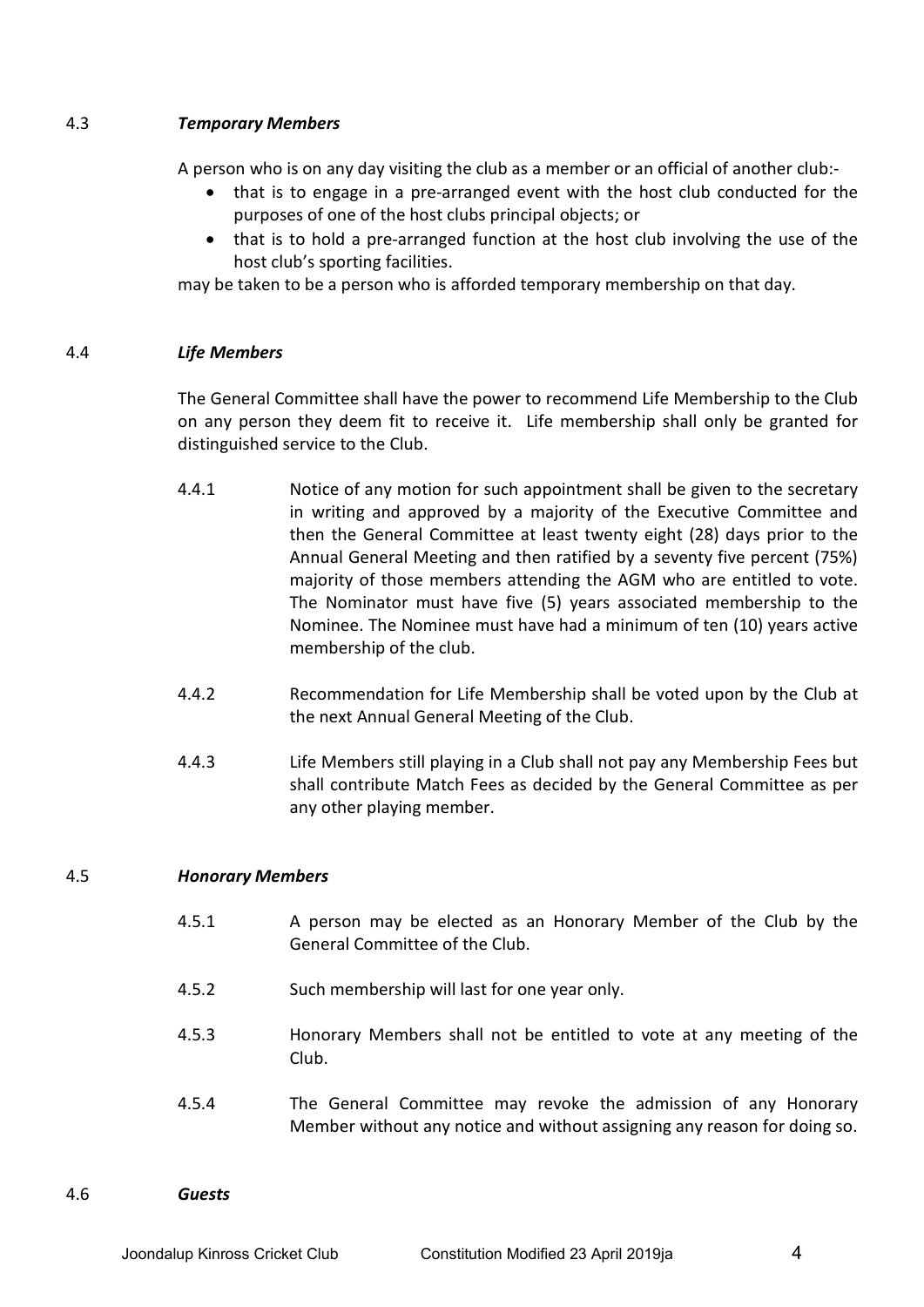The maximum number of guests per member per day for the purposes of Section 48(4)b of the Liquor Control Act 1988, is five (5).

- 4.6.1 Members may introduce guests to the club at any time provided that:
	- a guest shall not be supplied with liquor in the club premises except on invitation and in the company of that member.
	- A guest shall be supplied with liquor to be consumed on the club premises only.
	- The member introducing the guest shall be responsible for the proper conduct of that guest whilst on the club premises.
	- Any person who has been refused membership of the club or who is under the suspension or expulsion from the club shall not be admitted as a guest of any member of the club.
	- A member may, at their expense, and with approval of the club committee, supply liquor to guests, without limitation to number, a function held by or on behalf of that member, at the club premises.

## 4.7 Juveniles

Pursuant to s120 of the Act, unaccompanied juveniles are generally prohibited from entering or remaining on licensed premises unless, in the case of a club, the presence of the juvenile:-

- does not contravene the constitution and the rules of the club;
- is permitted by the committee of the club; and
- does not contravene a condition of the licence.
- 4.7.1 No liquor shall be sold or supplied to any juvenile (ie any person under the age of 18)

# 4.8 *General*

- 4.8.1 All such persons are hereinafter referred to collectively as "the Members".
- 4.8.2 Every member shall be under continuing liability for subscriptions until he shall cease to be a member.
- 4.8.3 Any member who fails to pay his membership fee within two months of the same failing due shall cease to be a member of the Club.
- 4.8.4 The General Committee shall have the right to refuse to admit any person to membership without assigning any reason for so doing.
- 4.8.5 Communication to members of the Club will utilise the most convenient form possible. It is acceptable to send "written" communications via electronic media such as email, Facebook and the Club website providing the media chosen reaches the desired targets of the information sent.

#### 4.9 *Register of members*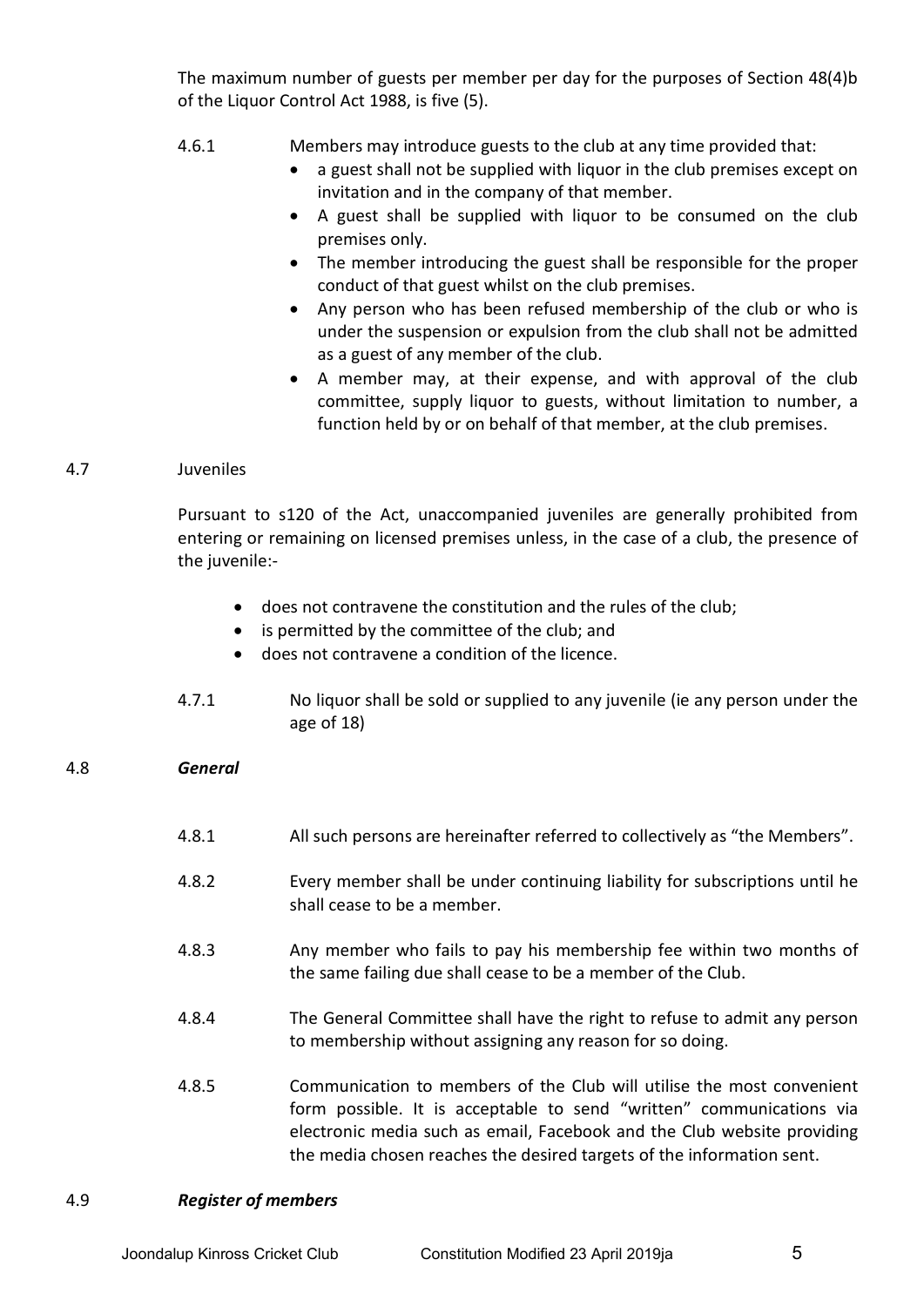- 4.9.1 The club shall keep a register of all members that includes the members name and either residential, postal or email address. This record shall be maintained by the club Registrar.
- 4.9.2 Members may request a copy of the register of members providing a statutory declaration setting out the purpose for the copy of register is provided and the General Committee deem that the request is of a suitable nature.
- 4.9.3 If a member requests a copy of the register, then the Club may charge the member a reasonable amount.
- 4.10 A copy of the constitution of the Club must be provided to each person who becomes a member of the club.

# **PART 5 CLUB PATRON**

Any person who in the opinion of the Club would foster the interests and aims of the Club may be appointed as Club Patron on receiving a seventy-five percent majority of all members of the Club present at any Annual General Meeting PROVIDED THAT only one Club Patron shall be appointed at any Annual General Meeting. The position of Club Patron is honorary. The number of Vice Patrons shall be determined by a *Two-thirds* majority of all members of the Club present at any Annual General Meeting.

# **PART 6 TERMINATION OF MEMBERSHIP**

6.1 A member may at any time, by giving notice to the Secretary in writing, resign his membership of the Club.

# 6.2 *Suspension*

If at any time a two thirds majority of the Executive Committee shall be of the opinion that the interests of the Club so require, they may suspend any member of the Club by letter for a period not exceeding twelve (12) weeks. Such letter shall also state the grounds on which his suspension is based. On passing of such resolution all privileges of that member shall be forfeited. Any member who is suspended may appeal against such a suspension in which case the Secretary shall call a General Meeting to discuss the issue. At such meeting the member whose suspension is under consideration shall be allowed to offer an explanation of the conduct either verbally or in writing, and if two thirds of the members present shall vote for his suspension he shall thereupon cease to be a member of the Club for the period of suspension specified.

#### *6.3 Expulsion*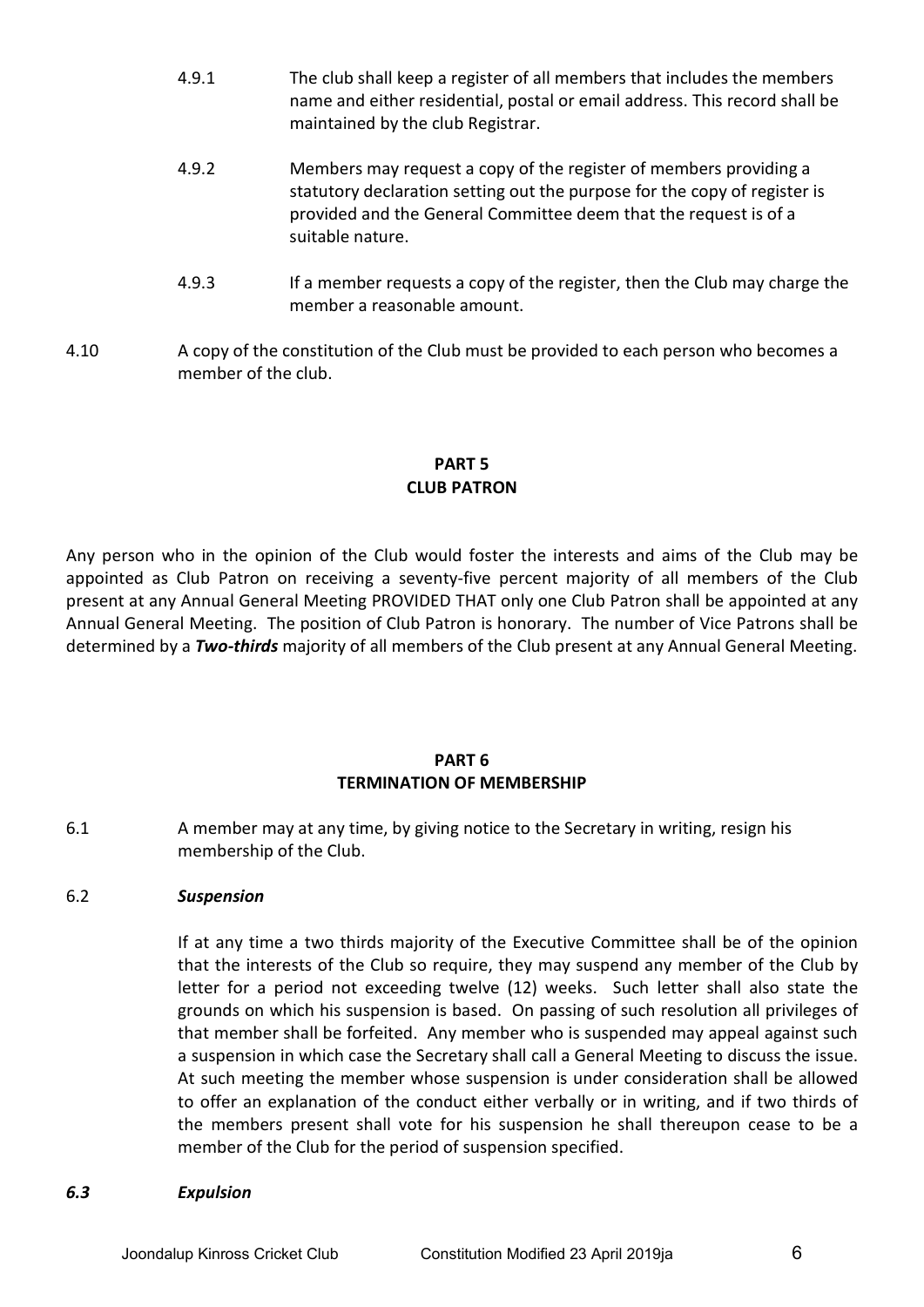If at any time a two thirds majority of the Executive Committee shall be of the opinion that the interests of the Club so require, they may by letter invite any member to resign from the Club within a time specified. Such letter shall also state the grounds on which his resignation is sought. In default of his resignation the question of his expulsion shall be submitted to a General Meeting to be held within three weeks after the date specified in such letter. It shall be in the power of the Executive Committee to exclude such member from the Club House, playing area and Club related events until such General Meeting shall be held. The member whose expulsion is sought shall have written notice of such meeting. At such meeting the Member whose expulsion is under consideration shall be allowed to offer an explanation of the conduct either verbally or in writing, and if two thirds of the Members present shall vote for his expulsion he shall thereupon cease to be a member of the Club.

6.4 Death

6.5 Dissolution of the Club. (Refer Part 25 of this Constitution)

#### **PART 7 LIABILITY OF MEMBERS**

- 7.1 Every person ceasing to be a Member of the Club, whether by resignation, retirement or expulsion shall not be relieved of any indebtedness to the Club and shall remain liable for any subscription and any other monies due and unpaid at the date of his ceasing to be a member.
- 7.2 Any member who has ceased to be a Financial Member of the Club **shall not be granted a clearance until all dues are paid.**
- 7.3 Any person on ceasing to be a member of the Club shall forfeit right to and claim upon the Club, its property and funds.

#### **PART 8 SUBSCRIPTIONS AND MATCH FEES**

- 8.1 The Annual Membership Fee and Daily Match Fees shall be amounts determined by the General Committee prior to commencement of the season.
- 8.2 Any person shall be eligible for Ordinary / Associate Membership of the Club in a nonplaying capacity and the subscription payable shall be determined by the General Committee prior to the commencement of the season.
- 8.3 Junior Membership Fees and Daily Match Fees shall be amounts determined by the General Committee prior to commencement of the season.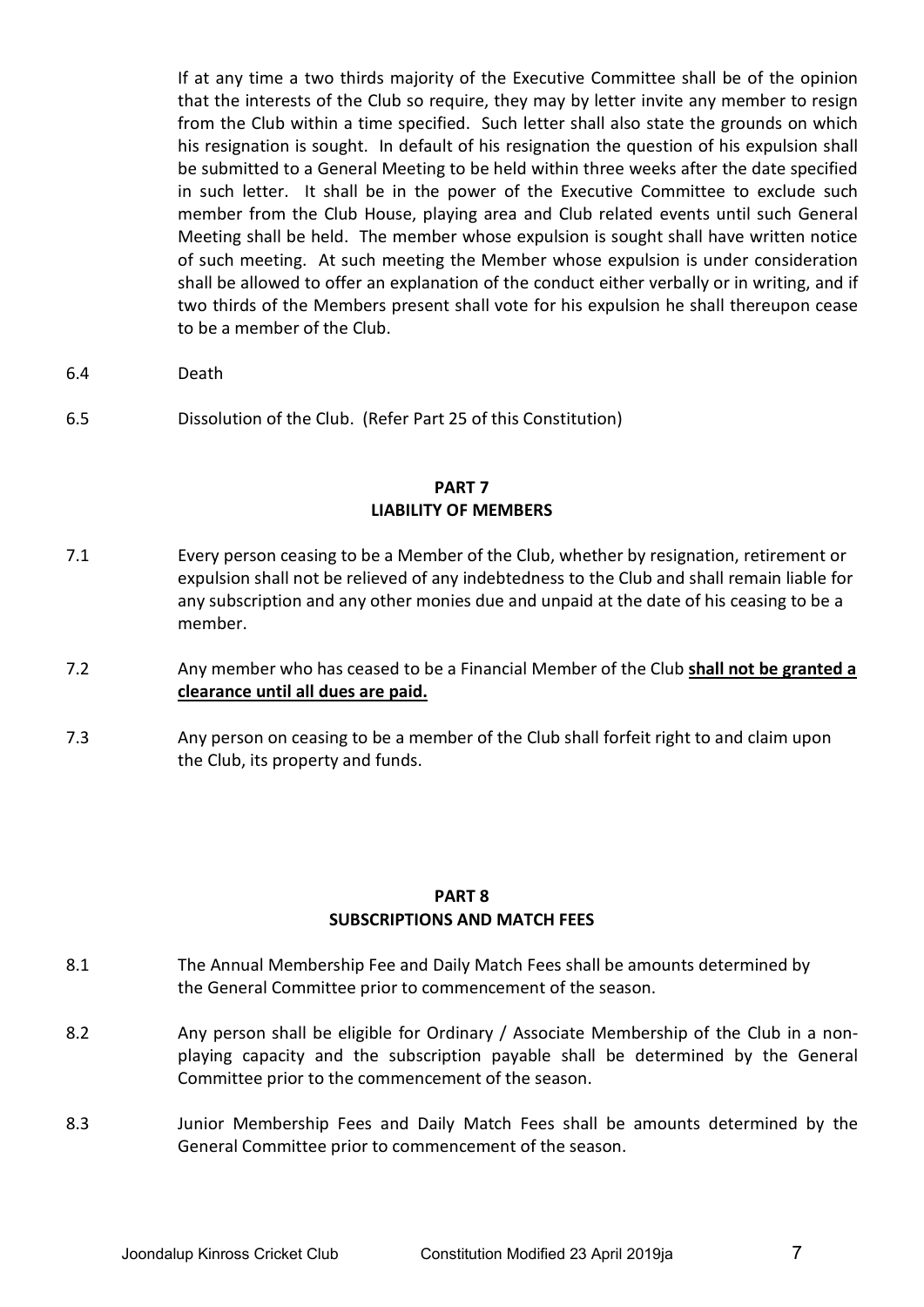- 8.4 All annual Membership Fees shall be payable to the Club by the 30<sup>th</sup> of November, of the current season, (unless special arrangements have been made with the Treasurer and approved by the General Committee provided that:
	- 8.4.1 Upon application and approval of a person after the 30<sup>th</sup> November and on or before the 31<sup>st</sup> December of the current season the Membership Fee shall be assessed at two-thirds (2/3rds) of the Annual Membership subscription as determined in 8.1 and 8.2 above and rounded to the nearest dollar and shall become immediately due;
	- 8.4.2 Upon application and approval of a person after the  $31^{st}$  December of the current season the Membership Fee shall be assessed at one-half ( ½) of the Annual Membership subscription determined in 8.1 or 8.2 above and rounded to the nearest dollar and shall become immediately due;

## *8.5 Match Fees*

- 8.5.1 Match Fees shall be payable prior to the completion of each days play (unless previously arranged with a club official);
- 8.5.2 Junior Match Fees are to be collected by Team Managers or a Club Official and given to the Treasurer who shall duly issue a receipt and record payment of the same with the registrar, who shall enter the record of such payment for each player.
- 8.6 Upon failure to pay Annual fee(s) and / or Match Fees in accordance with the above Rules, a person shall not play in any team of the Club, excepting if special arrangements for the payment(s) of such fees have been made with the Treasurer of the Club, who will receive such approval from the Executive Committee of the Club, for such arrangements to be made.
- 8.7 Any member who is not a financial member at the end of the current season, **shall not be** eligible to receive any Club trophy/trophies.

#### **PART 9 COMMITTEE STRUCTURES**

- 9.1 Under section 39 of the Act the following person must not, without leave of the Commissioner for Consumer Protection, accept an appointment or act as a member of a General committee of a club:
	- A person who is, according to the Interpretation Act 1984 section 13D, a bankrupt or person whose affairs are under insolvency laws;
	- A person who has been convicted, within or outside the state, of
		- o An indictable offence in relation to the promotion, formation or management of a body corporate; or
		- o An offence involving fraud or dishonesty punishable by imprisonment for a period of not less than 3 months; or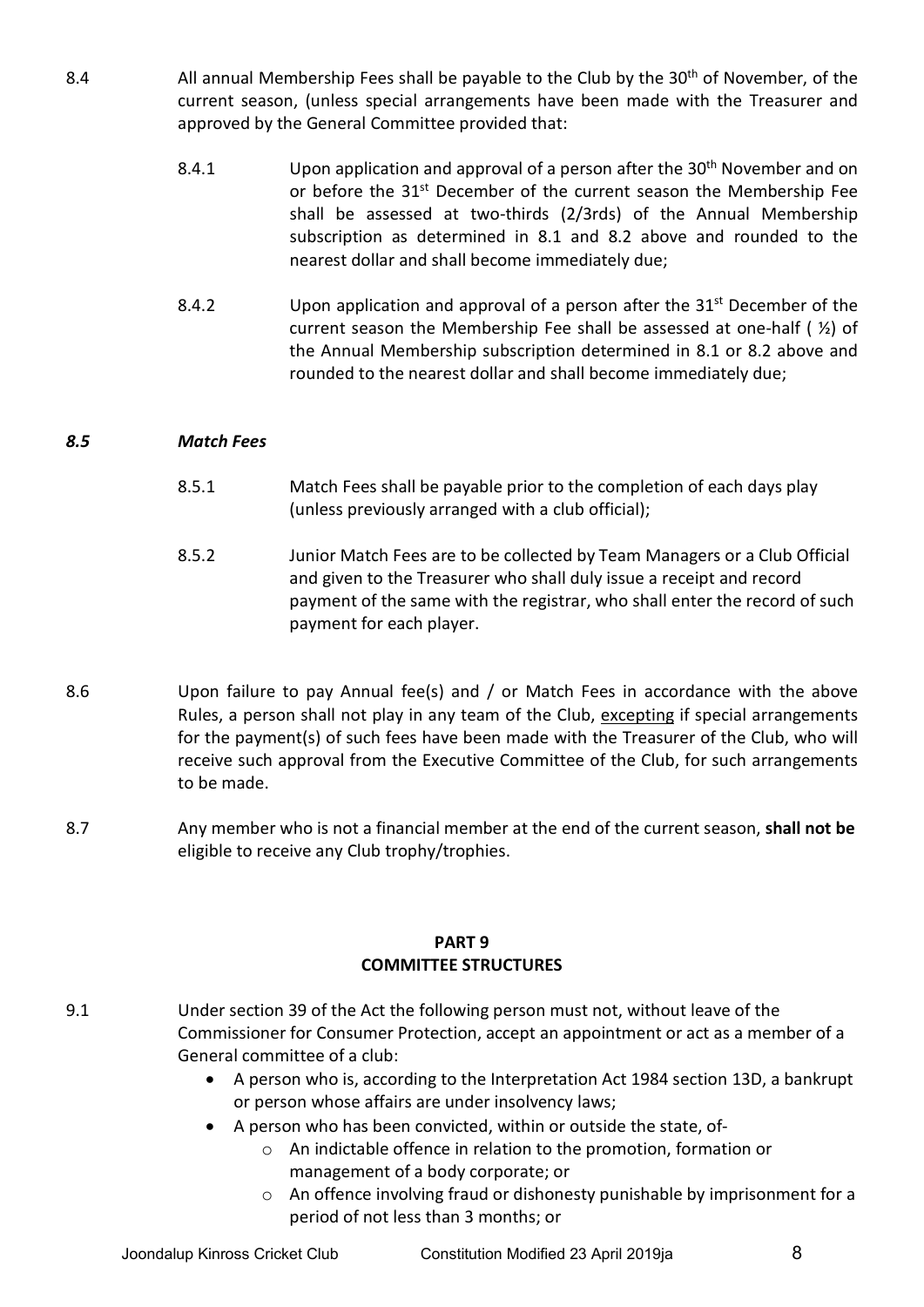o An offence under Part4Division3 or section 127 of the Act

Section 39 only applies to a person who has been convicted of the above offences only for a period of 5 years from the time of the person's conviction, or if the conviction results in a term of imprisonment, from the time of the person's release from custody.

9.2 The Executive Committee shall consist of:

| 9.2.1 | President                              |
|-------|----------------------------------------|
| 9.2.2 | Senior Vice President - Administration |
| 9.2.3 | Senior Vice President - Cricket        |
| 9.2.4 | President - Juniors                    |
| 9.2.5 | Secretary                              |
| 9.2.6 | Treasurer                              |
| 9.2.7 | Registrar                              |

- 9.3 The business and general affairs of the Club shall be the responsibility of the General Committee who shall have full control of the property of the Club and absolute authority regarding its disposition.
- 9.3 The General (Formerly Management) Committee shall consist of the Executive Committee plus any of the following positions:
	- 9.3.1 Assistant Secretary / Treasurer
	- 9.3.2 Club Coach
	- 9.3.3 Chairman of Selectors
	- 9.3.4 Social Convenor
	- 9.3.5 Purchasing / Property Officer
	- 9.3.6 Senior Association Delegates (2) Senior Vice President plus one
	- 9.3.7 Junior Association Delegates (2) President Juniors plus one
	- 9.3.8 Club Statistician
	- 9.3.9 Bar Manager
	- 9.3.10 General Committee Member(s)

*The* General *Committee and any officers appointed by the* General *Committee for the Club shall be honorary. However, special approval may be given by the Executive Committee of the Club to any Member of the Club, for payment of services to the Club, provided any such payment is made in the interest of the Club.*

## **PART 10 POWERS OF THE GENERAL COMMITTEE**

10.1 Should any matter arise, or be bought to the notice of the President and/or Secretary which in their opinion does not warrant a decision by the full General Committee, the Executive Committee described in 9.2 of this constitution shall have the power to deal with such matters at their discretion, providing that discretion is consistent with Part 3 – Objectives of this constitution, and providing that such decision be minuted at the following meeting of the General Committee.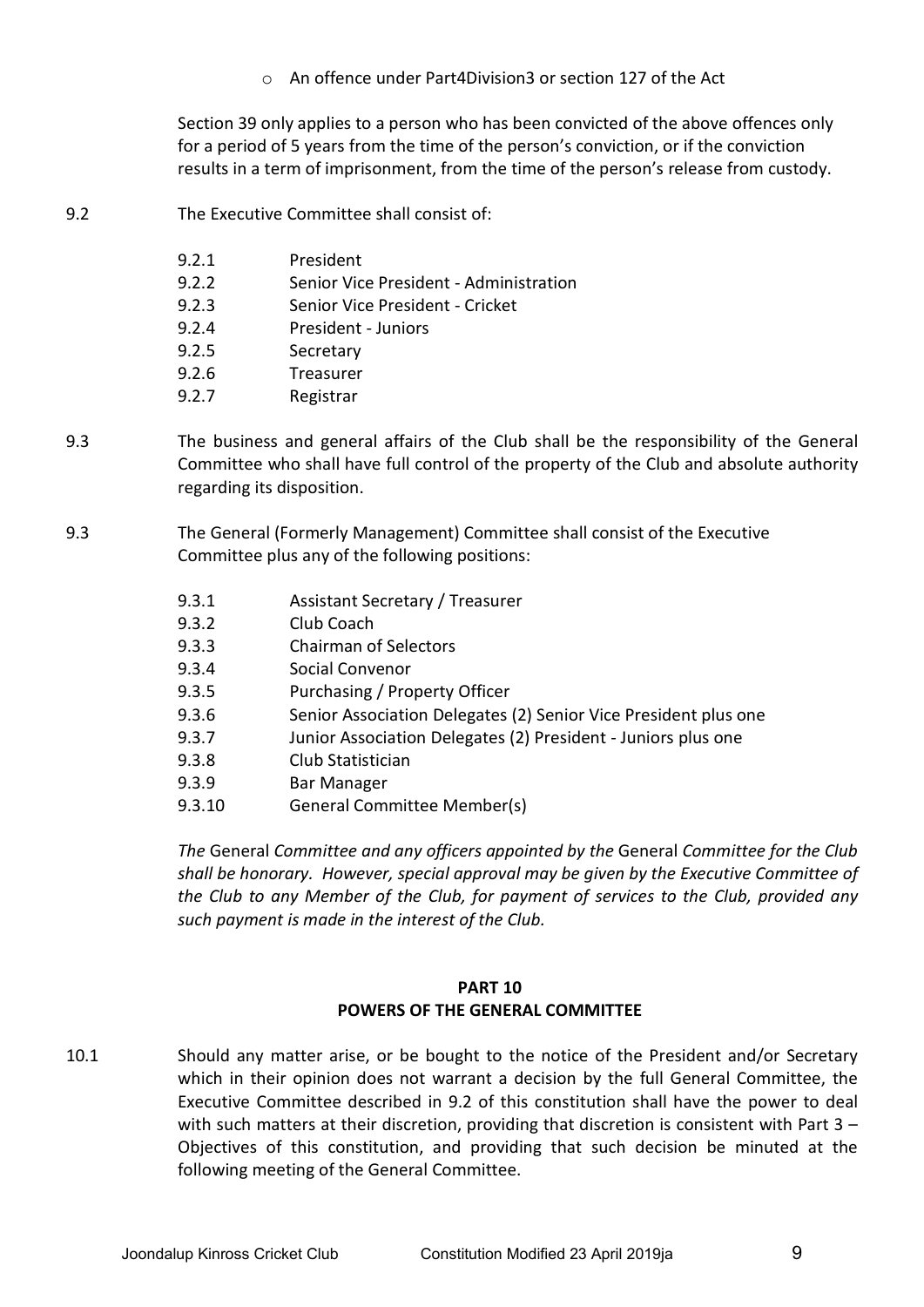- 10.2 The General Committee shall at all times act for and be responsible for the daily running of the club. 10.3 To take and defend all legal proceedings by or on behalf of the Club and to appoint all necessary Attorneys for any such purpose. 10.4 To borrow, raise or secure the payment of money and to sell and dispose of the assets of the Club. 10.5 To make, alter and repeal By-Laws not consistent with these rules regulating the use and management of the Club premises and admission of Members and the conduct of the Club and its affairs generally. 10.6 To make such By-Laws as they may deem necessary for the carrying out of the objectives of the Club and to vary and rescind such By-Laws if necessary, provided they do not interfere with the parts of this constitution. 10.7 To arrange clearances to and from other Clubs and Associations, providing the player is financial in accordance with Part 8 of this Constitution. 10.8 The General Committee may appoint a sub-committee(s) as they may deem necessary and may repute or refer to them such powers and duties as the General Committee may determine. 10.9 The General Committee shall have the power to fill any vacancy that occurs on the General Committee between Annual General Meetings. 10.10 The General Committee may co-opt any Member onto the General Committee to assist the General Committee as required. 10.11 The General Committee shall have the power to annually appoint a Club Coach and/or Captain, prior to the commencement of the season and to negotiate remuneration and to arrange for a contract for same. 10.12 To appoint, remove and re-appoint the Club Coach and/or Captain, and/or any Member on the Selection Committee. 10.13 To appoint, remove and re-appoint the Playing Captains and Vice Captains of all grade teams fielded by the Club. 10.14 The General Committee can authorise the payment to a member of the committee from Club funds as reimbursement for a previously agreed expenditure or services rendered if the payment is authorised by a resolution of the committee, however no payment shall be made by way of commission or allowance from or upon the receipts of the club for liquor. *10.15 Removal of Committee Members*
	- 10.15.1 The General Committee shall have the power to remove any committee member from his office for any reason whatsoever, providing that such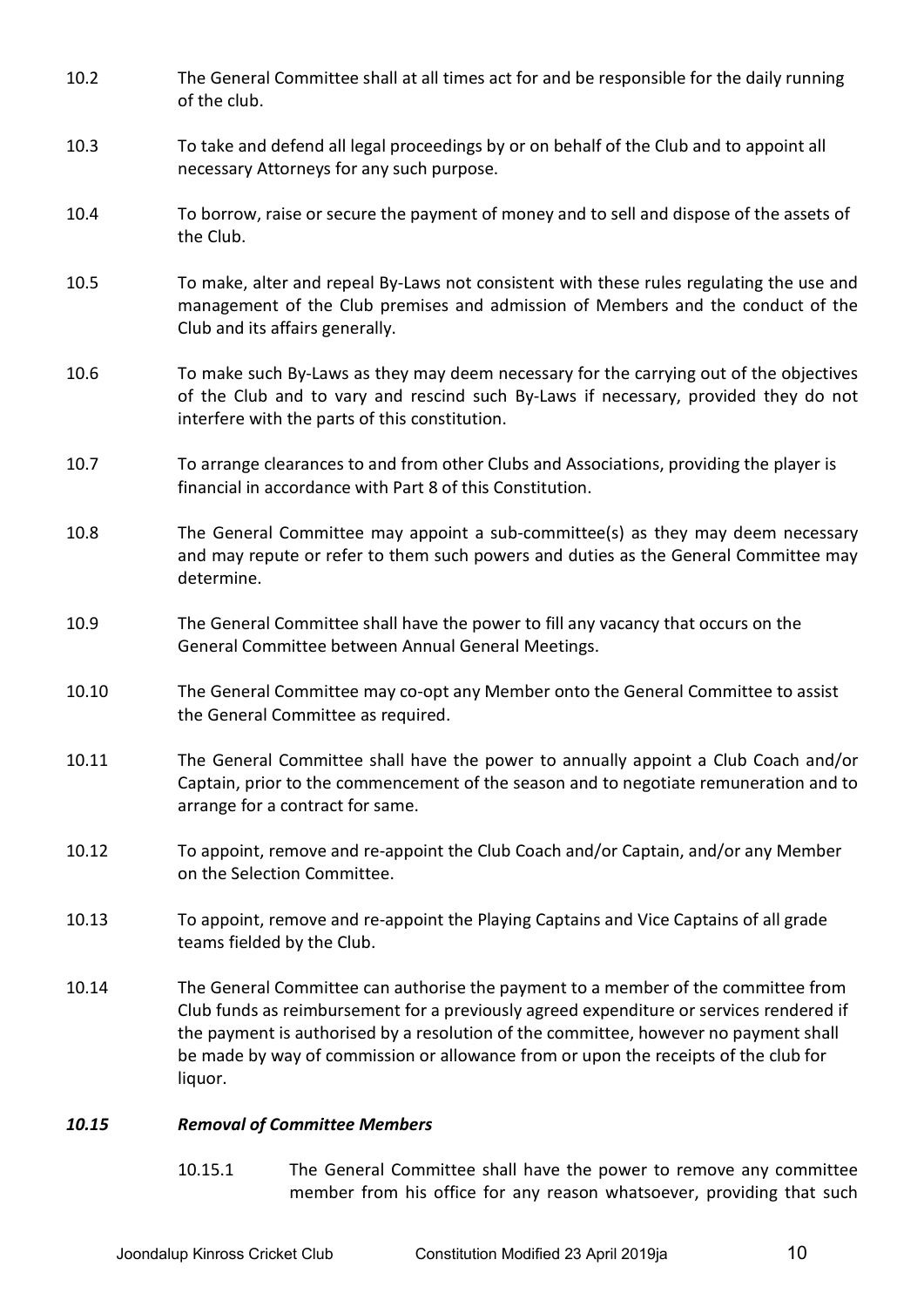removal is agreed by the majority of the General committee Members at a properly convened committee meeting.

10.15.2 Any person who holds a General position and does not perform his duties as required or who misses three (3) consecutive meetings without first having obtained leave of absence from the Full General Committee or without due cause may be requested by a majority vote of the General Committee to tender his resignation.

# **PART 11 DUTIES OF PRINCIPAL OFFICE BEARERS**

- 11.1 Section 3 of the Act provides a definition of "officer". The duties provisions will apply to committee members and to those persons who have the ability to influence the management committee but who do not hold a formal committee position.
	- 11.1.1 Under section 44 of the Act an officer of a club must exercise his or her powers and discharge his or her duties with a degree of care and diligence that a reasonable person would exercise if that person
		- o were an officer of the club in the club's circumstances; and
		- $\circ$  occupied the office held by, and had the same responsibilities within the club as, the officer.
	- 11.1.2 Under section 45 of the Act an officer of a club must exercise his or her powers and discharge his or her duties
		- o in good faith in the best interests of the Club; and
		- o for a proper purpose.
	- 11.1.3 Under section 46 an officer of a club must not improperly use his or her position to
		- o gain an advantage for the officer or another person; or
		- o cause detriment to the Club.
	- 11.1.4 Under section 47 a person who obtains information because the person is, or has been, an officer of a club must not improperly use the information to
		- o gain an advantage for the person or another person; or
		- o cause detriment to the Club.

#### 11.2 *President*

The President shall:-

11.2.1 preside as Chairperson at all Meetings of the Club, maintaining order and shall be responsible for ensuring that business is conducted in a right and proper manner and for the smooth running of the Club;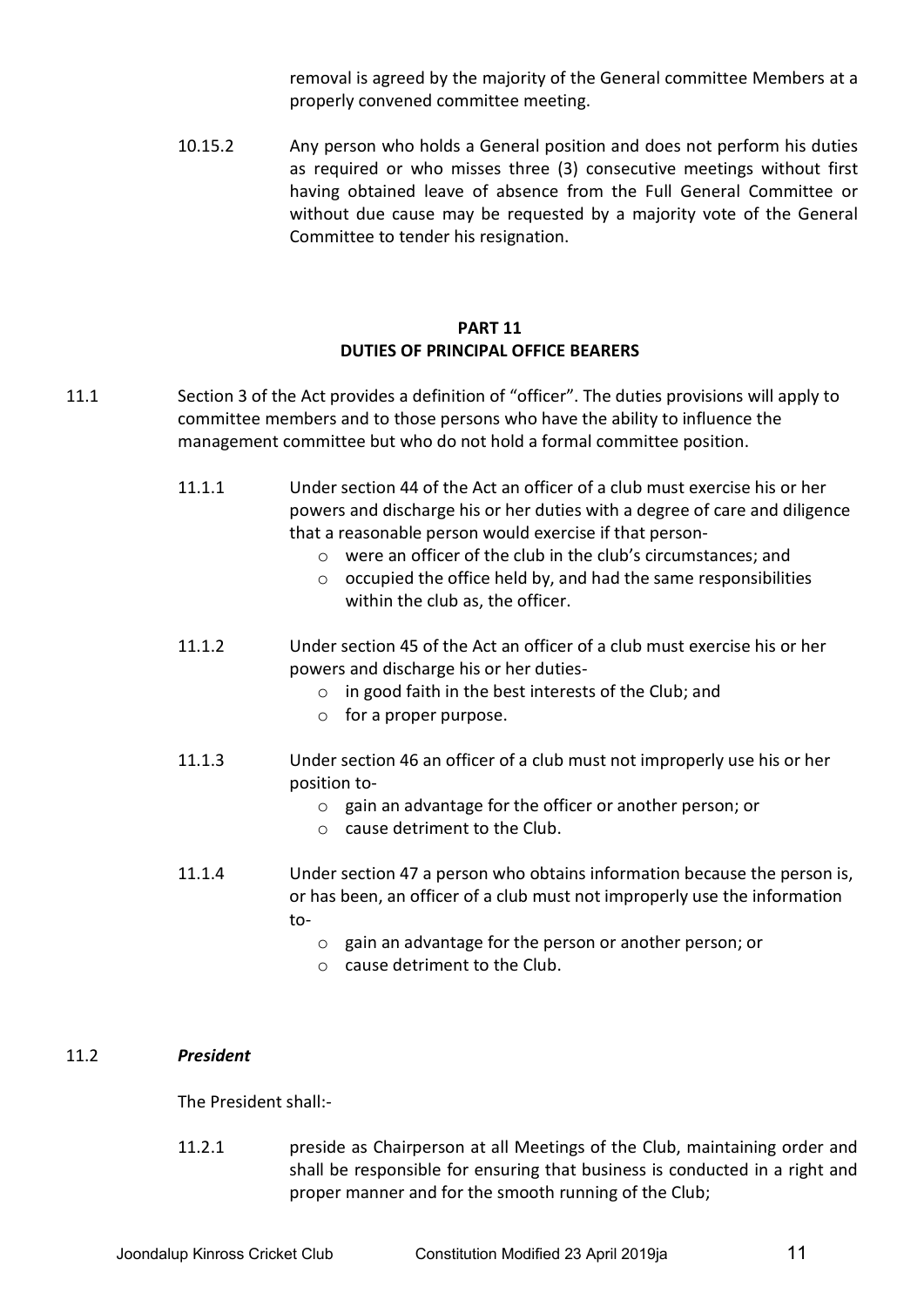- 11.2.2 call Executive or General Committee meetings in case of emergency;
- 11.2.3 generally ensure the attainment of the Club's objectives;
- 11.2.4 have the same right to speak on any question under discussion as any other Member;
- 11.2.5 only vote in the event of equality of votes in which case he may exercise a casting vote only. Except in the case of elections where he shall be entitled to vote but shall conduct such an election as specified in Part 13.4 of this Constitution; and
- 11.2.6 present an Annual General Report at the Annual General Meeting.

## 11.3 *Senior Vice President- Administration*

The Senior Vice President - Administration shall:-

- 11.3.1 Assist the President with all matters pertaining to the administrative running of the Club; and
- 11.3.2 In the absence of the President, shall deputise and carry out the duties of the President.
- 11.3.3 Act as the Senior Delegate Representative of the Club, refer Part 11.14 of this constitution.

#### 11.4 *Senior Vice President- Cricket*

The Senior Vice President - Cricket shall:-

- 11.4.1 Assist the President with all matters pertaining to the playing of cricket of the Senior Teams of the Club; and
- 11.4.2 In the absence of the Senior Vice President Administration, shall deputise and carry out the duties of the President.
- 11.4.3 Act as the Senior Delegate Representative of the Club, refer Part 11.14 of this constitution.
- 11.4.4 Liaise with the Club Coach, Club Captain and Chairman of Selectors to ensure that the Management Committee is informed of progress of the Senior Teams throughout the season.

### 11.5 **President - Juniors**

The President - Juniors shall:-

11.5.1 assist the President with all matters pertaining to the Junior playing members of the Club and deputise for the president and/or Senior Vice Presidents in their absence;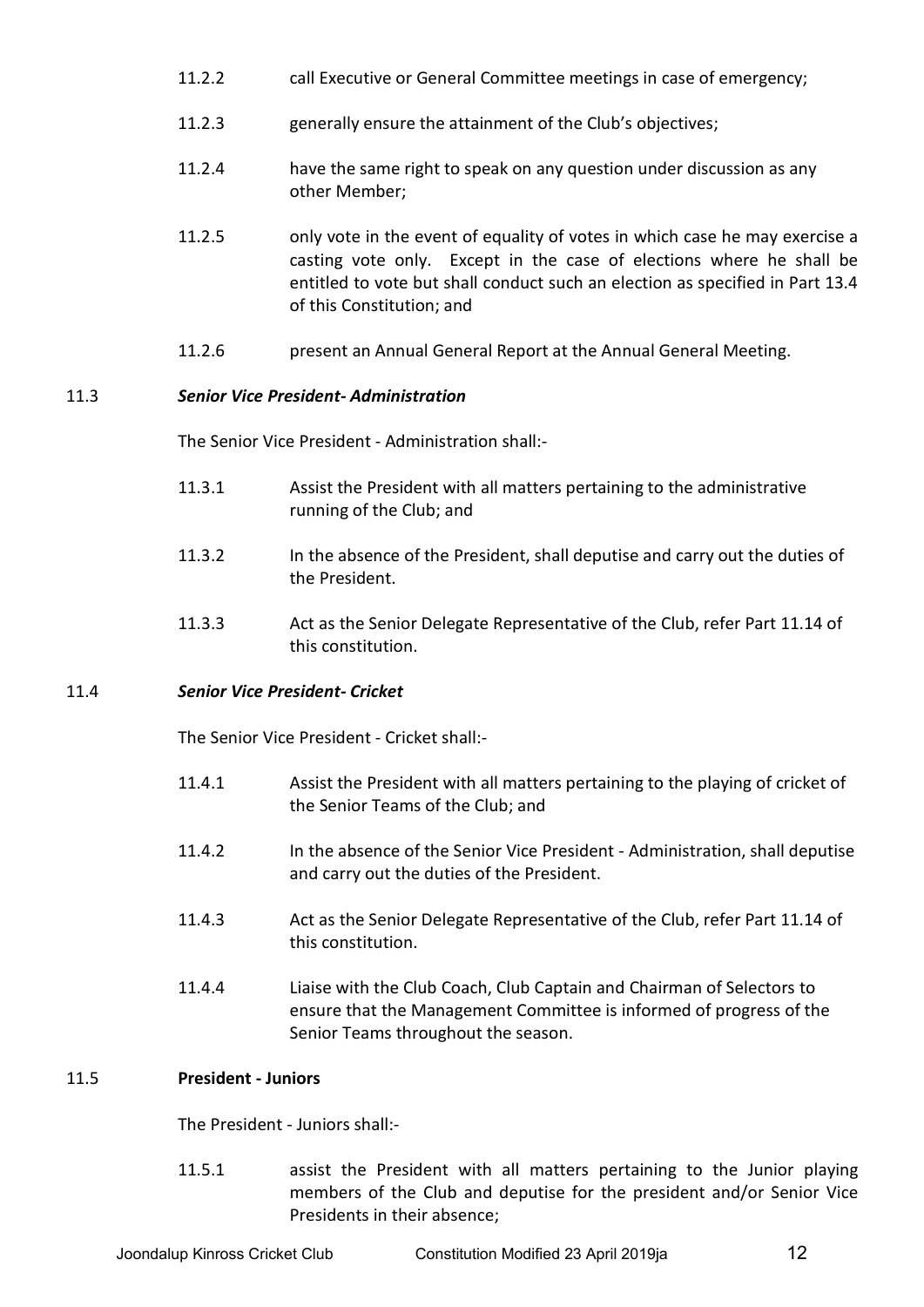- 11.5.2 be responsible for ensuring that business relating to the Junior playing members of the Club is conducted in the right and proper manner;
- 11.5.3 report to the General Committee on the affairs of the Junior playing members of the Club;
- 11.5.4 have the power to form sub committees to assist in the affairs of the Junior playing members of the Club;
- 11.5.5 be responsible to the General Committee of the Club; and
- 11.5.6 together with the Registrar/Club Statistician, ensure all Junior players are registered and Statistical information is kept up to date; and
- 11.5.7 act as the Junior Delegate Representative of the Club, refer Part 11.15 of this constitution.

#### 11.6 *Secretary*

The Senior Secretary shall;

- 11.6.1 act as the executive officer of the Club and conduct the affairs of the Club under the direction of the General Committee;
- 11.6.2 conduct the correspondence of the Club as directed by the General Committee;
- 11.6.3 attend and keep a fully and accurate record of the proceedings of all meetings of the Club;
- 11.6.4 keep a list of the attendances of the Members present at those meetings of the Club;
- 11.6.5 send out required notices for calling of meetings as directed by the General Committee and/or the President of the Club; and
- 11.6.6 provide minutes of all meetings to the General Committee within one (1) week of the meeting, except the Annual General Meeting whereby the minutes of the previous AGM will be distributed at the meeting.

#### 11.7 *Treasurer*

The Treasurer shall:-

11.7.1 be responsible for ensuring the Bank Account details and signatories are maintained correctly. The nominated signatories shall be the President, Senior Vice President – Administration, Senior Vice President – Cricket, Secretary and Treasurer. Any two nominated signatories to sign, one of which must be the Treasurer, refer Part 14 of this Constitution;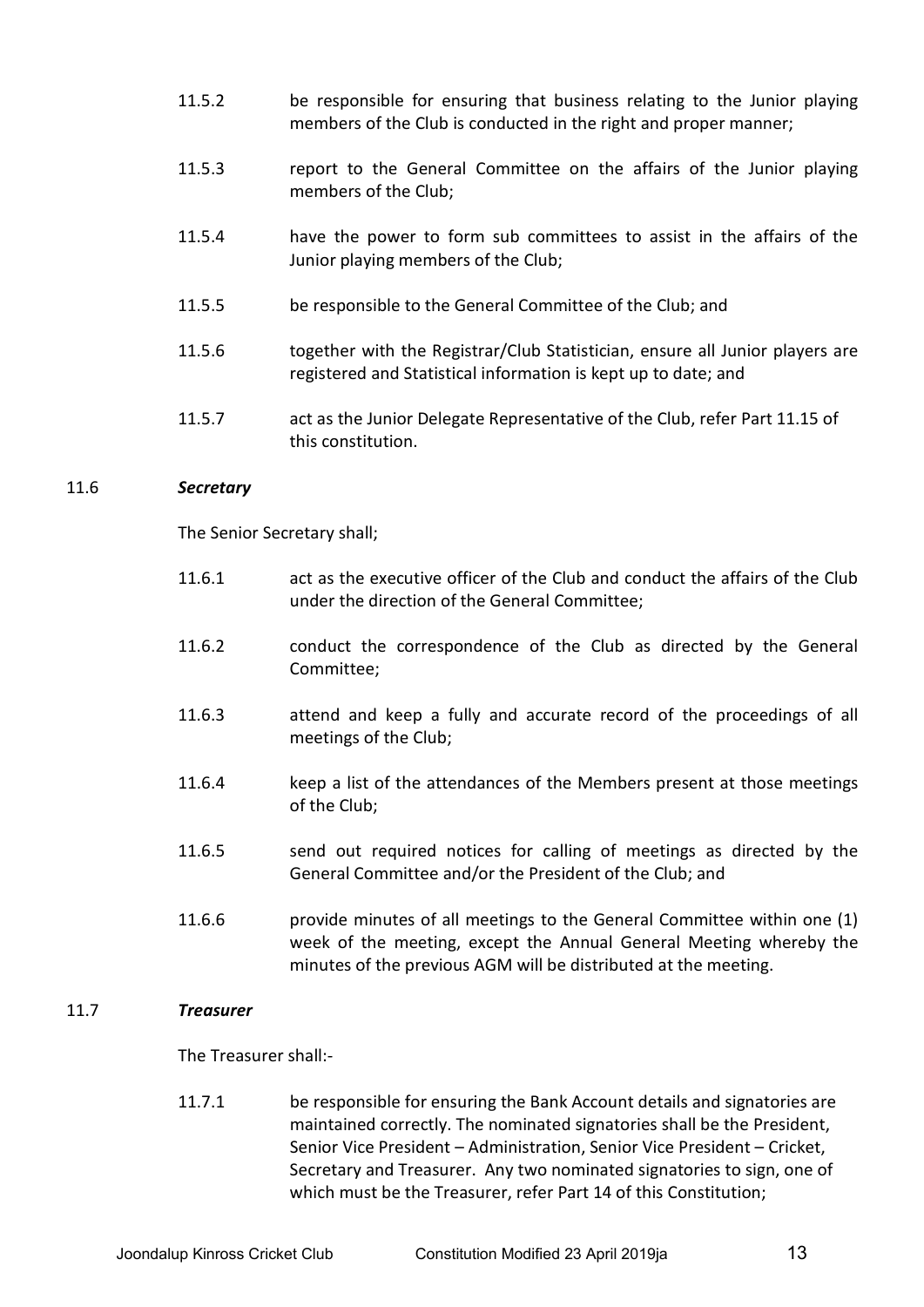- 11.7.2 ensure all payments as authorised by the General Committee on behalf of the Club are made by cheque and are signed in accordance with the bank account authority;
- 11.7.3 submit to each meeting of the General Committee a statement of receipts and payments;
- 11.7.4 collect and receive in person or by appointed deputy all monies due to the Club and issue receipts for same. To cause all said monies to be deposited into a bank account in the name of the Club;
- 11.7.5 present all accounts for payment to the General Committee to be passed for payment;
- 11.7.6 maintain and keep all account books showing the Clubs' financial records and transactions;
- 11.7.7 Provide to the auditor all books of record, vouchers and other documents required by the Auditor; and
- 11.7.8 submit an Annual Report and Audited Financial Statements to the Annual General Meeting each year.

# 11.8 *Registrar*

The Registrar shall on behalf of the club:

- 11.8.1 keep an up to date register of members in respect of each class of membership. The register must be continually available for inspection at the Club premises;
- 11.8.2 keep an up to date record of all players names, ages, addresses and phone numbers, utilising the electronic module as directed by the governing body.
- 11.8.3 keep an up to date record of all transfers;
- 11.8.4 ensure all players are registered;

# 11.9 *Assistant Secretary/Treasurer*

The Assistant Secretary/Treasurer shall:-

- 11.9.1 conduct the affairs of the Club in relation to the Junior members of the Club, under the direction of the Secretary, Treasurer and the President – Juniors, of the Club;
- 11.9.2 conduct the outgoing correspondence of the Junior members of the Club as directed by the Secretary and/or the President - Juniors and may sign outward correspondence in relation to the Junior members of the Club;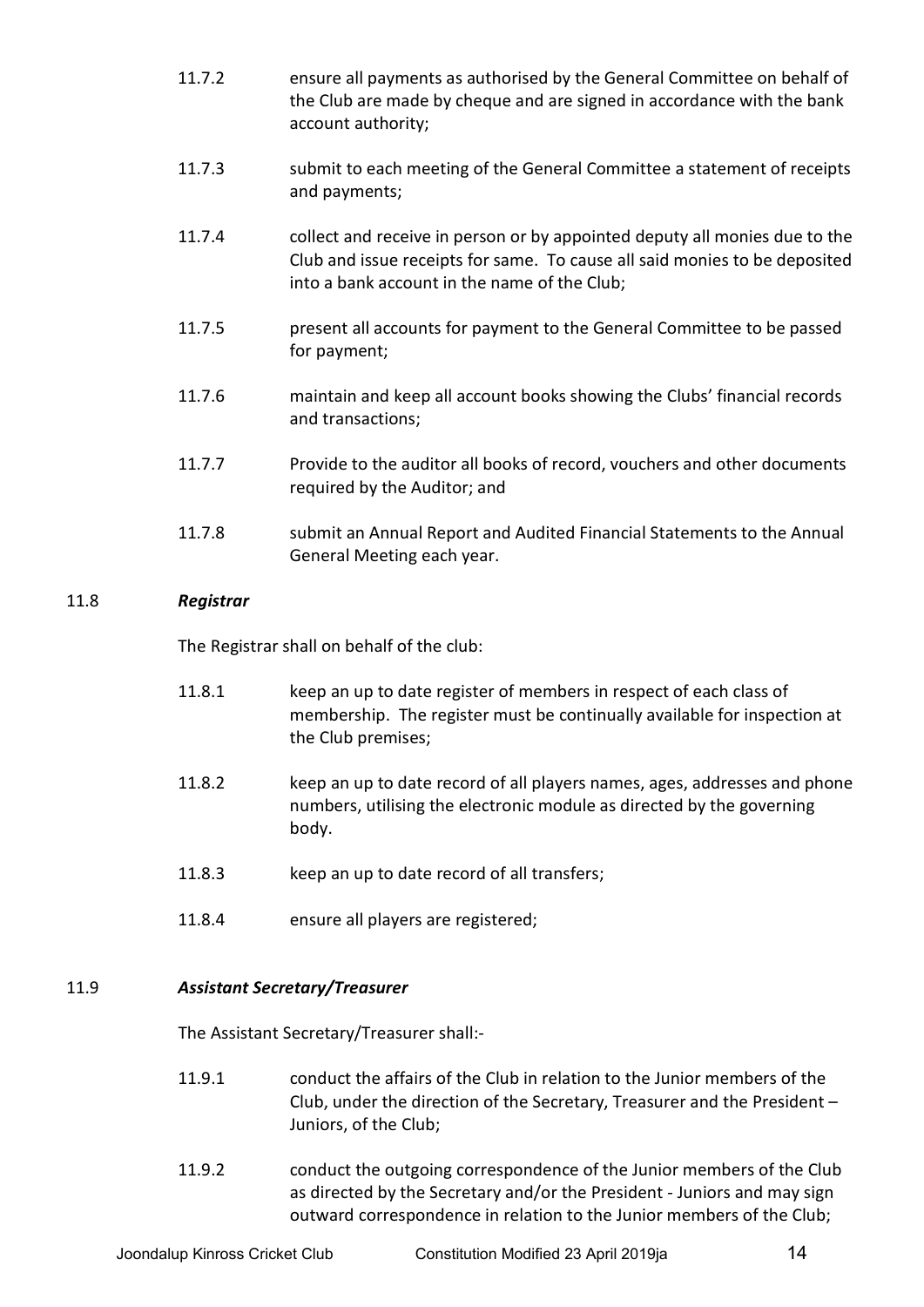- 11.9.3 assist the Secretary and the Treasurer with matters pertaining to the Junior members of the Club; and
- 11.9.4 in the absence of the Secretary and/or Treasurer, may deputise and carry out the administrative duties of the Secretary and/or Treasurer.

#### 11.10 *Club Coach*

The Club Coach shall:-

- 11.10.1 provide to the General Committee an up to date report on all teams, selections, and an overall guidance of the Clubs position;
- 11.10.2 be responsible for coaching the Senior Teams and assist the coaches of the Junior Teams of the Club;
- 11.10.3 be a member of the selection committee for Senior Teams;
- 11.10.4 be responsible for the supervision of training;
- 11.10.5 be the Coaches representative to the General Committee and shall act as advocate for any Coach appointed by the Club;
- 11.10.6 be responsible to the General Committee of the Club.

#### 11.11 *Chairman of Selectors*

The Chairman of Selectors shall:-

- 11.11.1 provide to the General Committee an up to date report on all teams, selections, and an overall guidance of the Clubs position;
- 11.11.3 be a member of the selection committee for Senior Teams and chair all meetings of that committee;
- 11.11.4 be responsible for the supervision of training in the absence of a Club Coach;
- 11.11.6 be responsible to the General Committee of the Club; and
- 11.11.7 together with the Registrar and Club Statistician ensure all players are registered and statistical information is kept up to date.

#### 11.12 *Social Convenor*

The Social Convenor shall:-

11.12.1 be deemed the responsible officer in regards to initiating and carrying through any fund raising efforts undertaken by the Club;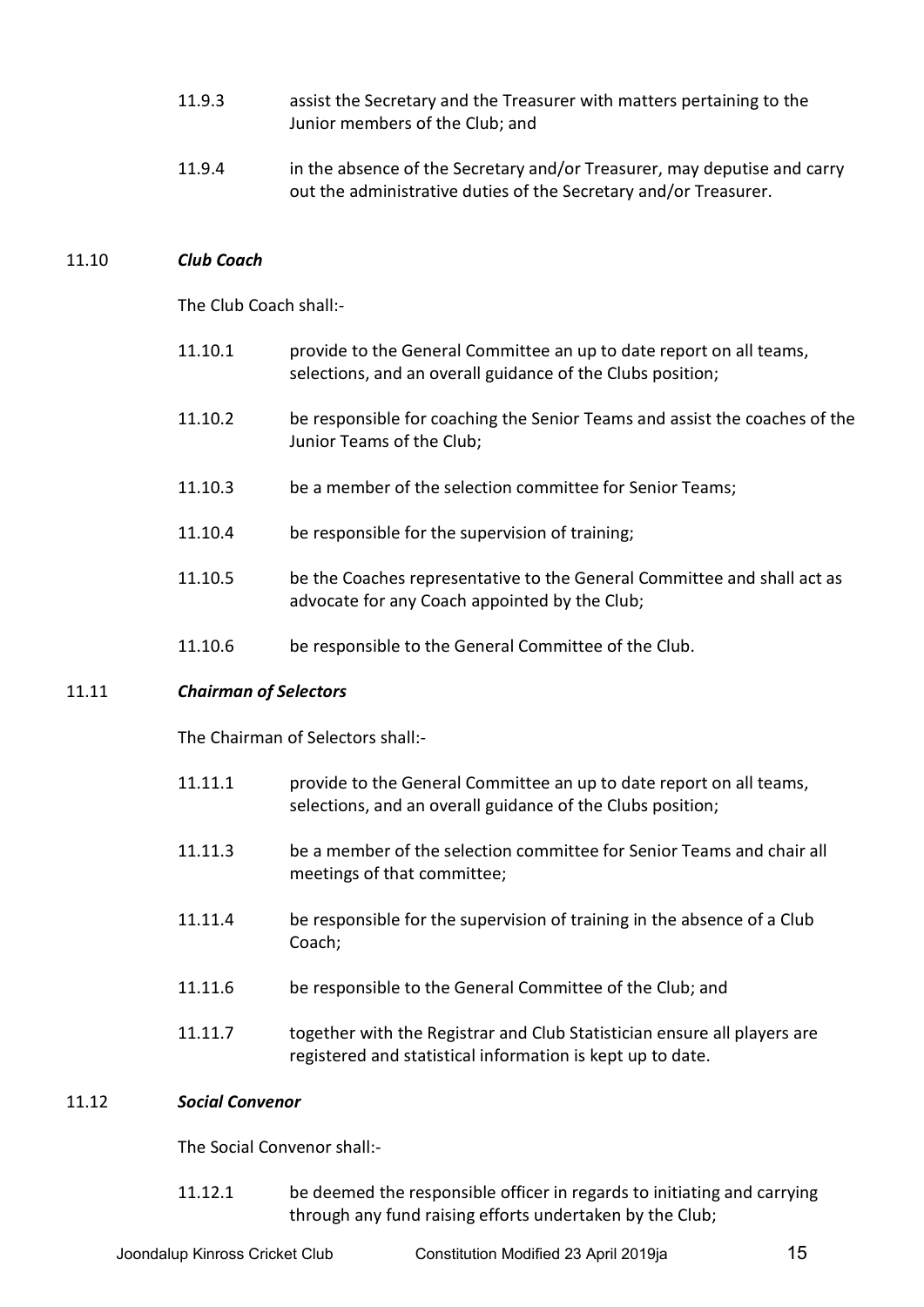- 11.12.2 have the right to co-opt any Members of the Club, with their agreement, to ensure that any fundraising effort may have a reasonable chance of success;
- 11.12.3 present a Report to the General Committee at each Management Committee meeting of the Club, outlining the total expenditure and profit on all fundraising activities; and
- 11.12.4 organise and with the co-operation of the General Committee, shall run any Social Functions proposed by the Club;

# 11.13 *Purchasing/Property Officer*

The Purchasing/Property Officer shall:-

- 11.13.1 be deemed the responsible officer for the purchasing of all equipment of the Club;
- 11.13.2 keep a register of all equipment of the Club;
- 11.13.3 be aware at all times of the condition of each bag of playing equipment and the whereabouts of such playing equipment;
- 11.13.4 keep the General Committee fully informed of the whereabouts of all equipment and its condition; and
- 11.13.5 not be responsible for the supplies required by the Social Committee unless requested to assist in Social Committee matters by the General Committee.

# 11.14 *Senior Association Delegates (2) – Senior Vice President plus one*

The Senior Association (Delegate(s) shall attend any Cricket Association meeting, to which the Club is affiliated, on behalf of the Club and shall vote on any matter pertaining to the Senior Association, as directed by the General Committee of the Club. The Senior Association Delegate(s) shall report to the General Committee of the Club, at each General Committee Meeting.

#### 11.15 *Junior Association Delegates (2) – Junior Vice President plus one*

The Junior Association Delegate(s) shall attend any Junior Cricket Council meeting, to which the Club is affiliated, on behalf of the Club and shall vote on any matter pertaining to the Junior Council, as directed by the General Committee of the Club. The Junior Association Delegate(s) shall return a written report to each General Committee Meeting of the Club

#### 11.16 *Club Statistician*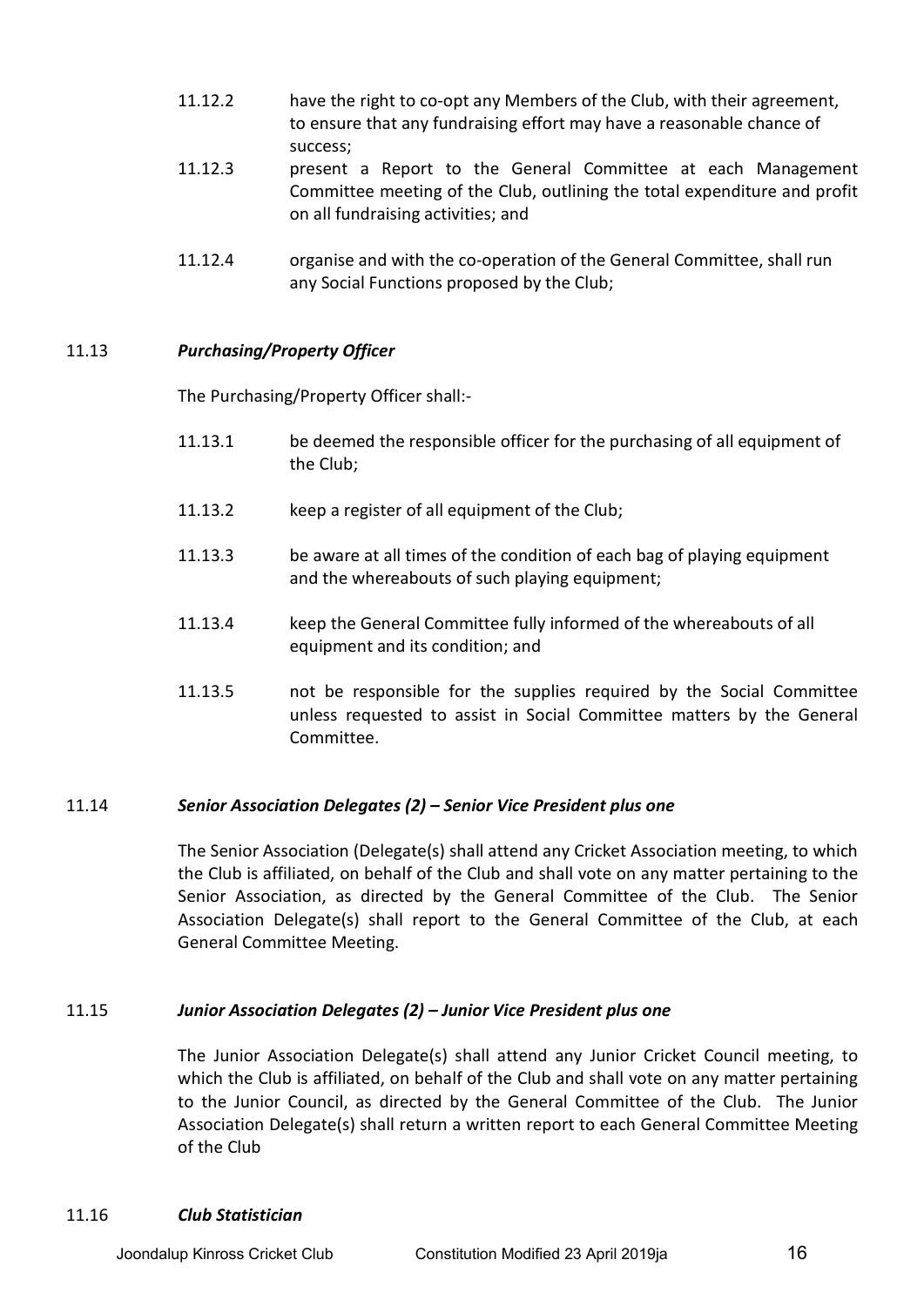- 11.16.1 utilise electronic modules (eg My Cricket) as directed by the governing body to keep an up to date record of all statistical information of players, Games played, Runs made, Wickets and Catches taken and all other statistical information as advised by the General Committee for use in the Club's yearly Awards and various other Club Publications; and
- 11.16.2 provide the General Committee with all players achievements/milestones such as 50 games, 100 games, 50 wickets, 100 wickets, 500 runs, 1000 runs, etc.

# 11.17 *Bar Manager*

- 11.17.1 Ensure the operation of the bar in accordance with WA Liquor Licensing requirements; 11.17.2 Create a roster for Responsible Service qualified persons to serve the bar
- when it is open. 11.17.3 Be aware of stock requirements and order to ensure that a suitable range of beverages is available to members.

## 11.18 *General Committee member*

- 11.18.1 Assist where required at the discretion of the Executive Committee.
- 11.19 The term of office for a committee member begins when the member is elected at the Annual General Meeting or appointed as a casual vacancy and ceases when all committee positions are declared vacant at the next Annual General Meeting. A committee member may then be re-elected as long as they comply with Part 11.1 above.

## **PART 12 MEETINGS OF THE COMMITTEES**

#### General *Committee Meetings*

12.1 During their period of office the General Committee shall meet at least once every calendar month during the competition season, excepting where a Special Committee Meeting is deemed necessary or called by the President or by a majority of the General Committee to discuss exceptional business.

The first General meeting being within one month after the Annual General Meeting.

- 12.2 The attendance of at least five (5) General Committee Members throughout the meeting shall constitute a quorum.
- 12.3 At least four (4) days notice of meeting in writing or other means shall be given to all members of the club. Notice may be delivered by hand, sent by post or sent electronically, or posted on the club noticeboard.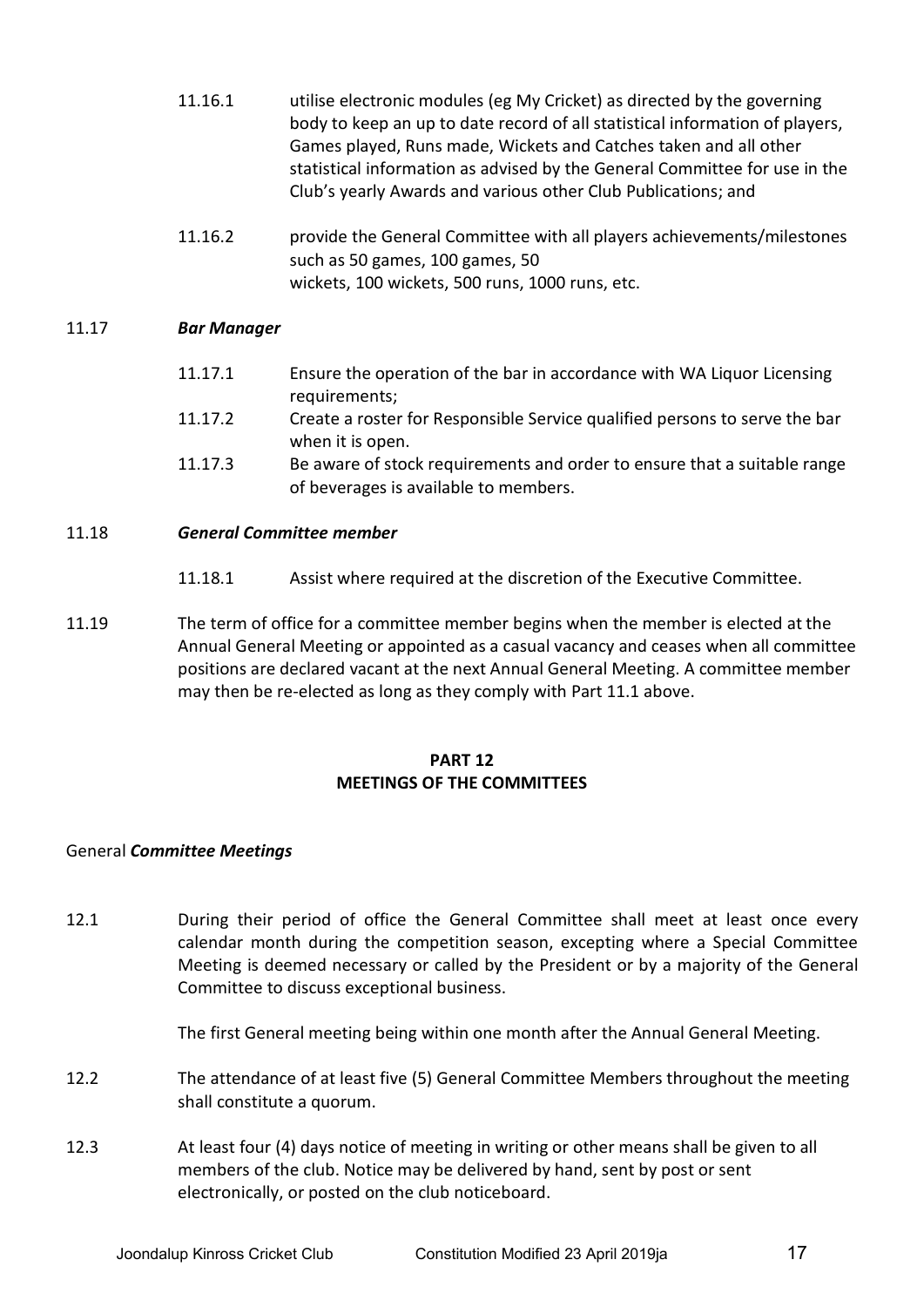- 12.4 Each General Committee Member shall be entitled to an equal vote except the President, who shall have a casting vote only.
- 12.5 The Patron, Vice Patron, Honorary Life Members and Financial Members shall be admitted to the meetings of the General Committee with the right to move and second motions and speak for or against the motion, **but not to a vote.**

# 12.6 **The Agenda/Order of business of General Meeting(s) shall be:-**

| 12.6.1 | Attendance and Apologies;                                   |
|--------|-------------------------------------------------------------|
| 12.6.2 | Minutes of previous Meeting (Confirmed & seconded);         |
| 12.6.3 | <b>Business Arising from Previous Minutes;</b>              |
| 12.6.4 | Correspondence - Inwards & Outwards (Confirmed & seconded); |
| 12.6.5 | Reports from all office bearers;                            |
| 12.6.6 | <b>Special Business;</b>                                    |
| 12.6.7 | General Business.                                           |

# *Special General Meetings*

- 12.7 The Secretary shall forthwith call a Special General Meeting of the Club upon receiving a written requisition from two members of the General Committee or by notice signed by at least 2.5% of membership; such notice shall state the business proposed to be dealt with and only that business may be discussed at the meeting. Such Special General Meeting shall be held not later than twenty-one (21) days immediately following receipt of such notice.
	- 12.7.1 All members shall receive, in writing, with not less than fourteen (14) days days prior to the Special General Meeting notice of the meeting and such notification shall list the Agenda and particulars of the business to be dealt with. Notices may be delivered by hand, sent by post or sent electronically (fax or email).
	- 12.7.2 No person other than Financial Members of the Club shall be entitled to vote at the Special General Meeting.
	- 12.7.3 At least fifteen (15) of registered, financial Members of the Club, such Members to be determined as per part 4, of this Constitution, shall constitute a quorum at the Special General Meeting.

# *Annual General Meetings*

- 12.8 The Annual General Meeting of members, shall be held not later than the third Wednesday of July of each year.
	- 12.8.1 All members shall receive, in writing, with not less than twenty one (21) days prior to the Annual General Meeting notice of the meeting and such notification shall list the Agenda and particulars of the business to be dealt with. Notices may be delivered by hand, sent by post or sent electronically (fax or email).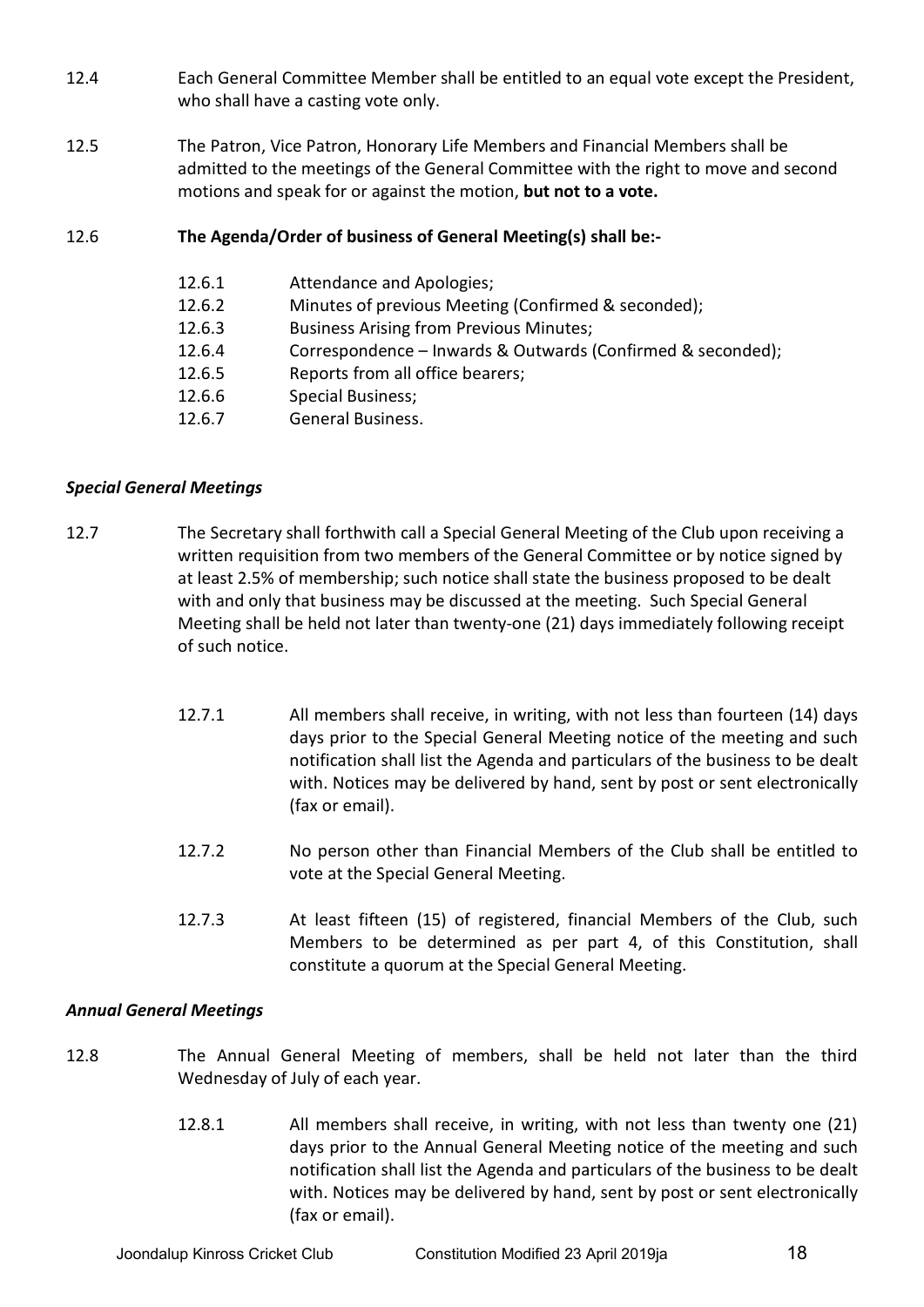12.8.2 Notices of motion must be submitted to the Secretary prior to the Agenda and particulars of business being distributed to members. ie at least 14 days prior to the Annual General Meeting.

# 12.9 **The Agenda/Order of business of the Annual General Meeting shall be:-**

- 12.9.1 Confirmation of Minutes of Previous A.G.M;
- 12.9.2 Presentation of all Annual Reports Presidents, President Juniors, Treasurers and Auditors, Secretary, Club Coach, Chairman of Selectors, Purchasing/Property Officer, Registrar, Delegates, Captain(s) and any other Reports deemed necessary by the General Committee.
- 12.9.3 To discuss any matters relating to the affairs of the Club, decide upon any matters included in the Agenda of the meeting (a copy of which shall be forwarded to all members of the Club, with the notice of the Annual General Meeting);
- 12.9.4 Election of Principal Office Bearers;
- 12.9.5 Election of Club Patron, Vice Patron, Life Members (if any);
- 12.9.6 Notices of Motions;
- 12.9.7 General Business.
- 12.10 All positions of the General Committee will be declared vacant at every Annual General Meeting after the presentation of the Annual Reports, Nominations and elections will be held in accordance with Part 13, of this Constitution.
- 12.11 Voting at the Annual General Meeting shall be by show of hands however, any five (5) members present may demand a poll which shall forthwith be taken by a secret ballot and a result declared by the Chairperson and witnessed by the Secretary. A majority vote shall decide the issue and in the case of equality of votes the Chairperson shall have a casting vote only. In the case of elections the procedure shall be carried out as stipulated in Part 13, of this Constitution.
- 12.12 No person other than Financial Members of the Club shall be entitled to vote at the Annual General Meeting.
- 12.13 At least fifteen (15) of registered, financial Members of the Club, such Members to be determined as per Part 4, of this Constitution, shall constitute a quorum at the Annual General Meeting.
- 12.14 In the event of a quorum not being present within thirty (30) minutes after the advertised or notified time of commencement of the meeting, the meeting shall be adjourned to a date fourteen (14) days thereafter and if a quorum of members not be present at the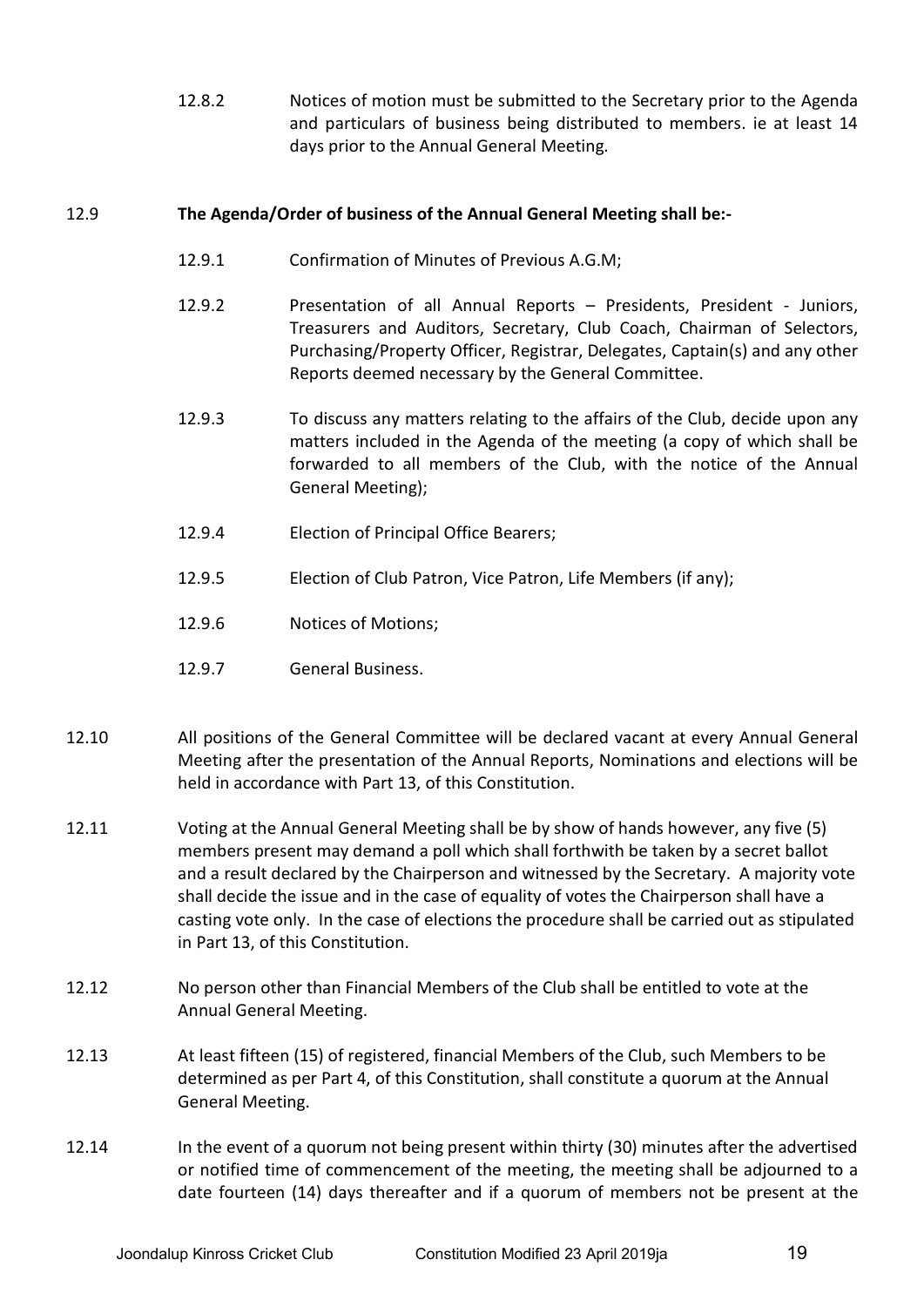adjourned meeting thirty (30) minutes after the notified time the members present shall be deemed to constitute a quorum.

# **PART 13 ELECTION OF PRINCIPAL OFFICE BEARERS AND VOTING**

- 13.1 The chairperson at the Annual General Meeting shall have the power on the day of the meeting to call for nominations for the positions vacant.
- 13.2 The Nominee, Nominator and Seconder shall be Financial Members of the Club.
- 13.3 Every person so nominated and seconded shall personally consent to such nomination.
- 13.4 In the event that there are more candidates nominated than the required number, the Chairperson of the Annual General Meeting together with the Secretary shall decide the issue on a secret ballot scored on a 3, 2, 1 basis and the Member polling the highest total will be elected.
- 13.5 In the event of the presiding President being a nominee he shall vacate the chair prior to such vote and the Meeting shall elect an Interim Chairperson for the purpose. The Interim Chairperson shall be entitled to a vote and in the event of an equal decision, shall have a further casting vote.
- 13.6 In the event of a tie, a count back will prevail between the Members who have tied, with the Member polling the most first votes elected. If a tie eventuates the Chairperson shall have the casting vote.
- 13.7 Should nominations be less than the required number of nominations to fill any vacancies on the General Committee the vacancies may be filled at the first or any subsequent meeting of the General Committee.
- 13.8 Each Principal Office Bearer shall hold office until he or she is dismissed by a three quarter majority of the General Committee or at a Special General Meeting requested by Members or until the next election of Principal Office Bearers when he retires. All Principal Office Bearers shall be eligible for re-election.
- 13.9 Only Financial Members of the Club and Life Members are entitled to vote and only one vote is allowed per Member, for each position to be filled.
- 13.10 With regards to voting on other matters at a General Committee Meeting, the President may exercise his discretion as to whether voting shall be by secret ballot or show of hands
- 13.11 Unless stated elsewhere in this Constitution a simple majority of those financial members present and voting shall carry a vote on any matter.

.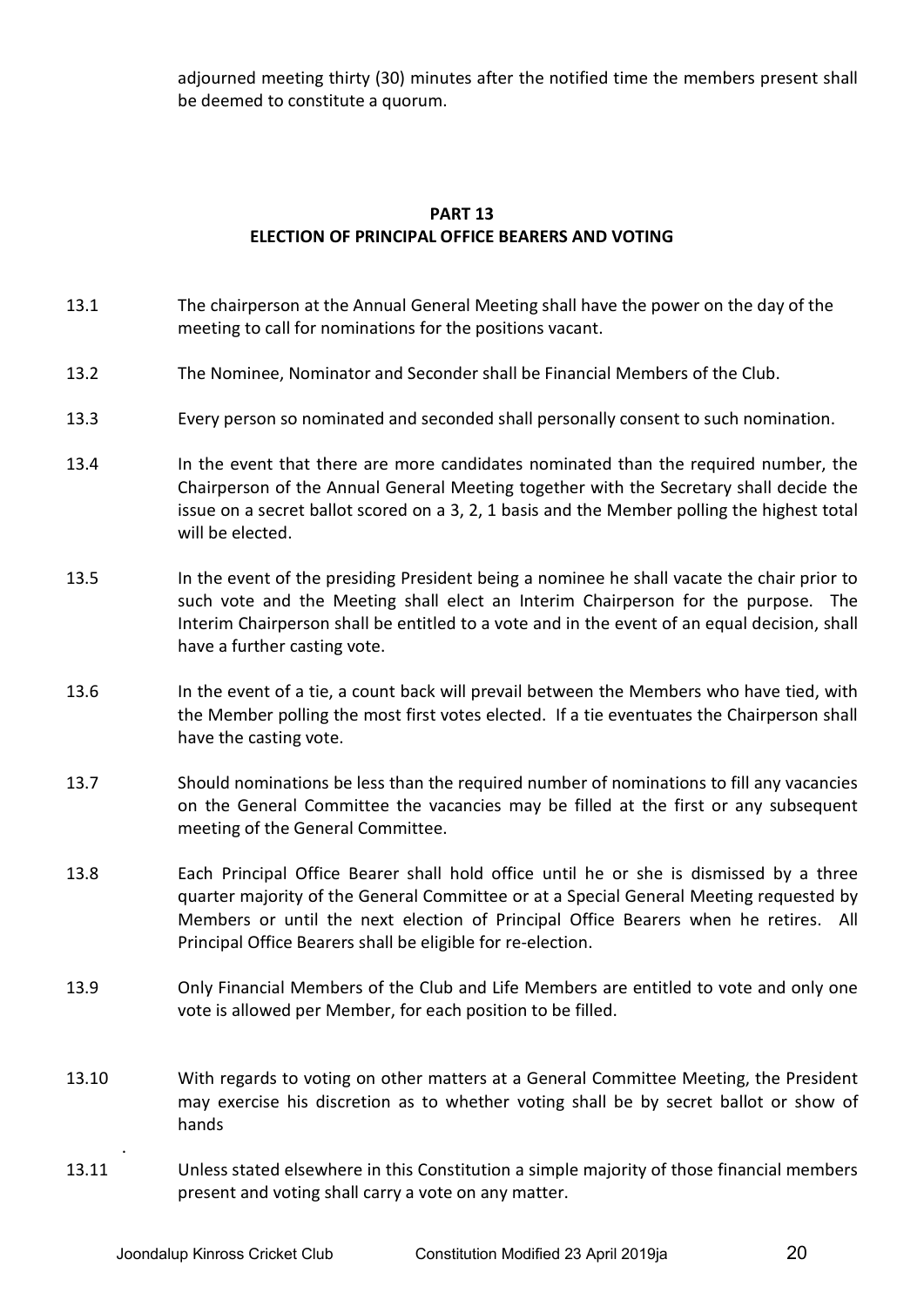### **PART 14 BANK ACCOUNT (S)**

- 14.1 Bank, Credit Union or Society Accounts may be kept with any Bank, Credit Union or Building Society the General Committee may nominate. Any two (2) of the President, Junior Vice President, Secretary or Treasurer of the Club shall have the power to operate the said account.
- 14.2 A special Account (Term Deposit, etc) may be keep with any Bank, Credit Union or Building Society the General Committee may nominate. This Account shall be for the purpose of ensuring that any Special Funds raised by the Club shall be entitled to the highest Interest Rate available, **Special regard** shall be paid to the Financial Stability of any such Financial Institution, so used for this Account. Transfer of monies out of this account to be signed by each of the President, Treasurer and any 2 Life Members.

# **PART 15 AUDITOR**

- 15.1 The Auditor or Auditors shall be elected by the General Committee.
- 15.2 They shall audit the Annual Statement of Accounts and Balance Sheets and certify to their authenticity.
- 15.3 They shall have the power at any time to call forth production of all books, accounts, vouchers and other documents relative to the affairs of the Club.
- 15.4 The Auditor(s) shall not necessarily be Members of the Club.
- 15.5 The audit is to be completed prior to the Annual General Meeting of the Club each year.
- 15.6 The financial year for the Club shall commence on 1 July.

### **PART 16 RULES GOVERNING THE GAME OF CRICKET**

- 16.1 At all times the Club and its players shall be bound by the Rules of the game of cricket and the Regulations/By-Laws currently enforced by the governing Cricket Association(s) to which the Club is affiliated.
- 16.2 At all times members of the Club, including non-playing members shall conduct themselves according to the accepted Rules of behaviour and shall not bring the Club in to disrepute.

#### **PART 17 SELECTION COMMITTEE(S)**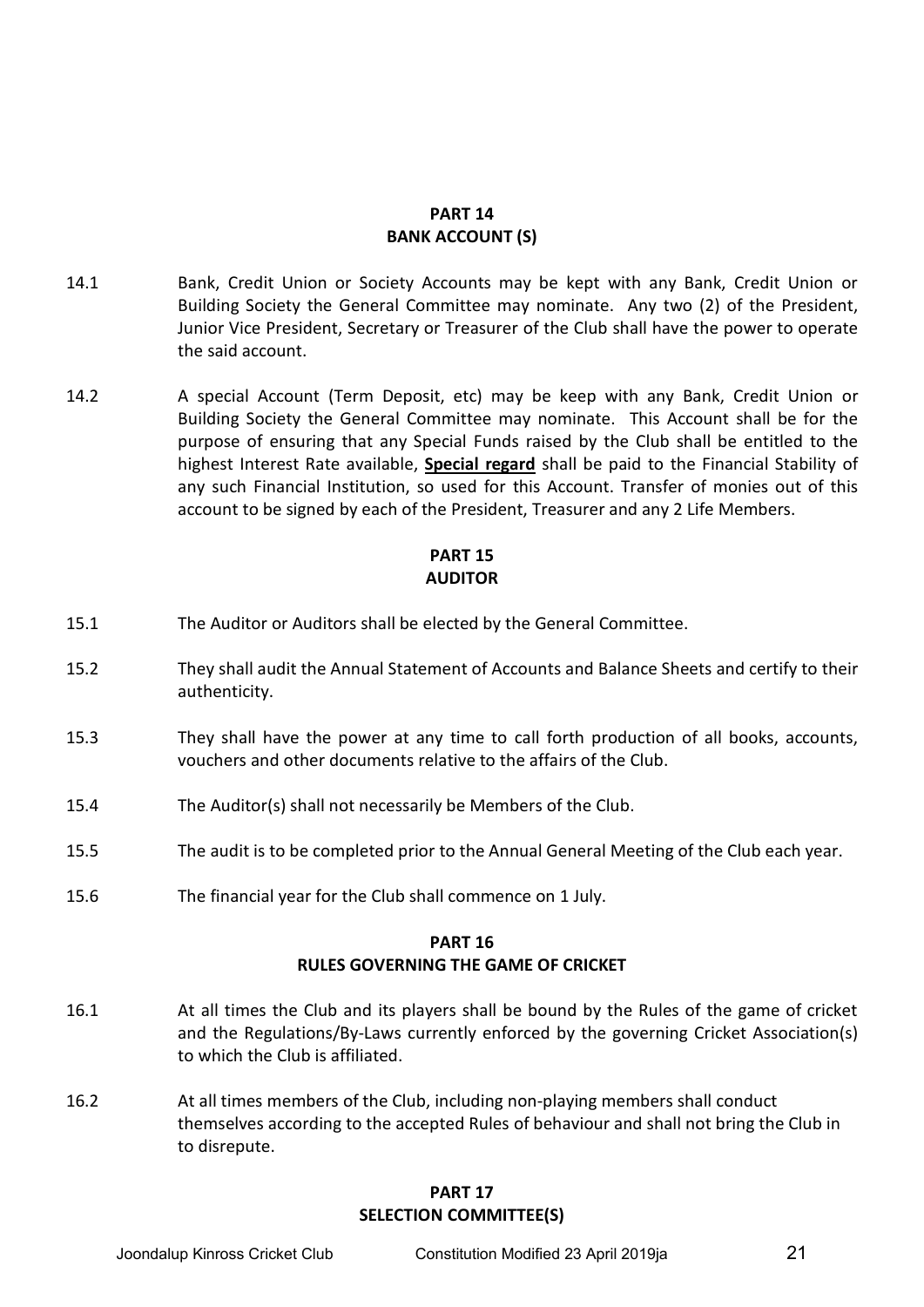The Chairman of Selectors, Club Coach, the Team Captain of the highest Grade Team, who will be known as the Club Captain (provided the Club Coach is not the Captain of the Highest Grade Team), and the Captains of each other Grade Team, or their proxy, will form the Selection Committee for the respective Senior Teams. The Chairman of Selectors will chair all meetings of this committee. In the event of a decision not being agreed to then the Senior Vice President – Cricket shall have the casting vote.

# **PART 18 COMPLAINTS**

- 18.1 All complaints, disputes and/or protests relating to the Club, any member of the Club, or opposing Clubs and/or their players, officials or to Match Umpires, must be brought to the notice of the Secretary of the Club in writing on the day of the occurrence of the incident/s which prompted the complaint or protest.
- 18.2 The matter shall be dealt with either by an emergency meeting of the Executive Committee, or if they decide, by an emergency meeting of the full General Committee. The decision shall be final providing the right of appeal lies with a properly convened Special General meeting of the Club.

# **PART 19 INTERPRETATION OF THE RULES OF THE CONSTITUTION**

Interpretation of these rules relating to the Club shall:

- 19.1 Be in the sole determination of the General Committee whose decision shall be binding on all Members of the Club until set aside by the Annual General Meeting or a Special General Meeting.
- 19.2 Include all genders and any reference to a particular gender shall mean all genders.

# **PART 20 INSPECTION OF RECORDS**

- 20.1 A Member may at any reasonable time inspect without charge the books, documents, records and Securities of the Club, except Part 4.9 of this constitution.
- 20.2 The records above shall be kept by the Secretary for a period of 7 years with physical documents stored securely at the Windemere clubrooms and electronic records on the club laptop.

# **PART 21 ALTERATION TO THE CONSTITUTION**

21.1 Subject to the Associations Incorporation Act 2015 (section 30), as from time to time amended, this Constitution may be repealed or amended or added to by a notice of motion carried by a two-thirds majority of all Members present and eligible to vote, at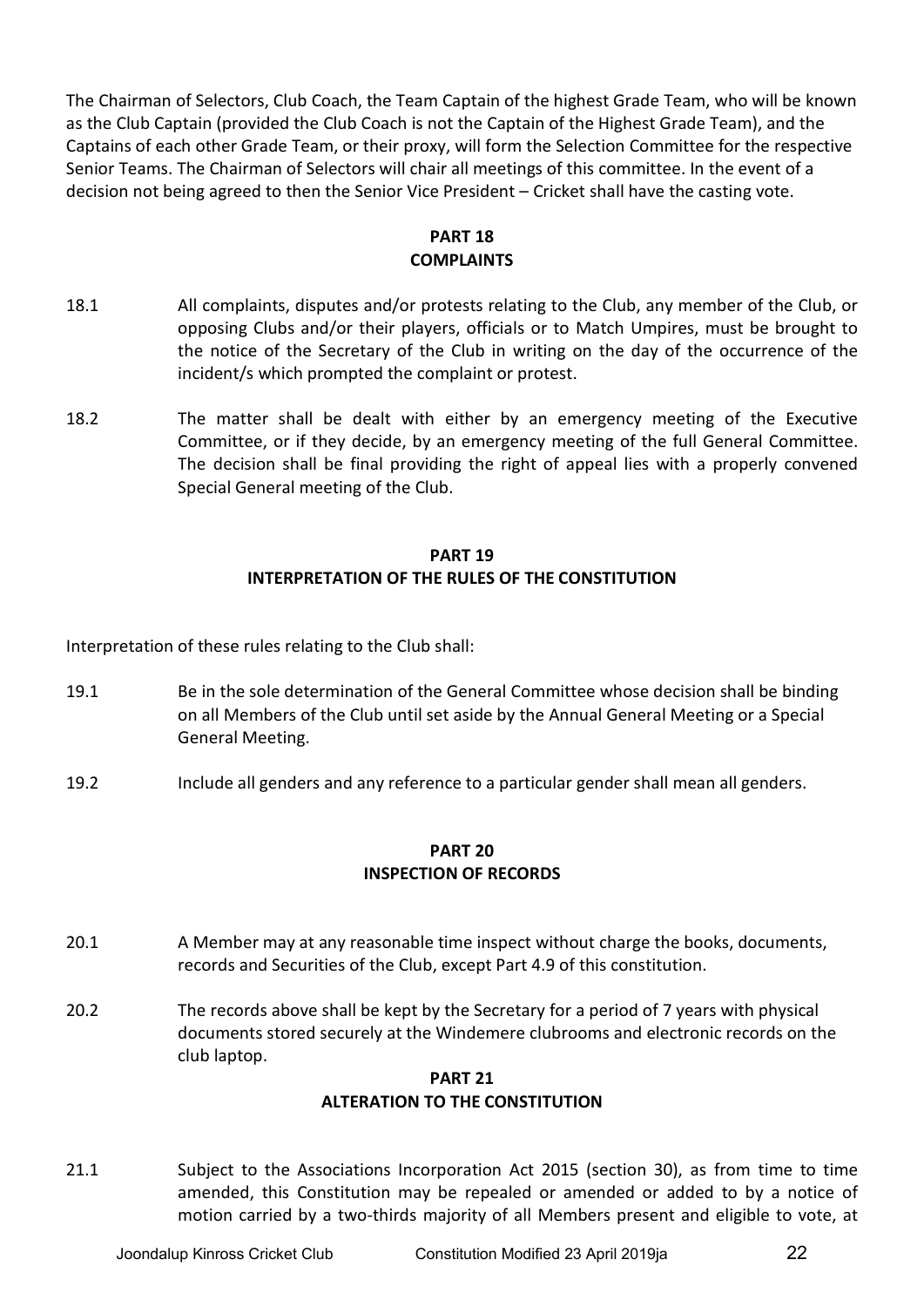the Annual General Meeting or a Special General Meeting duly convened for that purpose. Changes to the Club Constitution must be lodged within 1 month of acceptance by members to the Department of Commerce via the Associations Online website.

- 21.2 As soon as is practicable after making of any proposal for a change to the Constitution or rules of the club, the Secretary shall provide to the Director of Liquor Licensing, certified particulars of the change proposed. No effect will be given to the change without the prior approval of the Director of Liquor Licensing.
- 21.3 The following procedures shall apply in relation to any proposed amendment to the Constitution.
	- 21.3.1 Notice in writing of any proposed repeal or amendment of this Constitution shall be given to the Secretary not less than fourteen (14) days prior to the meeting at which it is to be considered.
	- 21.3.2 Such notice of motion shall be signed by at least two Members.
	- 21.3.3 The Secretary shall include in the notice of meeting at which the proposed repeal or amendment is to be presented a fully and true copy of such proposed repeal or amendment.
	- 21.3.4 For changes to the Constitution to be accepted, 75% of members who cast a vote at the meeting must agree to the changes.

# **PART 22 NON-PROFIT**

The property and income of the Club must be applied solely towards the promotion of the objects or purposes of the Club and no part of that property or income may be paid or otherwise distributed, directly or indirectly, to any member of the Club, except in good faith in the promotion of those objects or purposes.

#### **PART 23 COMMON SEAL**

The Common Seal of the Club engraved with the name of the Club shall be kept in the care of the President. The Seal shall not be affixed to any deed or other document except pursuant to a resolution of the General Committee and in the presence of the President and two Members of the General Committee both of whom shall subscribe their names as witnesses.

#### **PART 24 PROPERTY**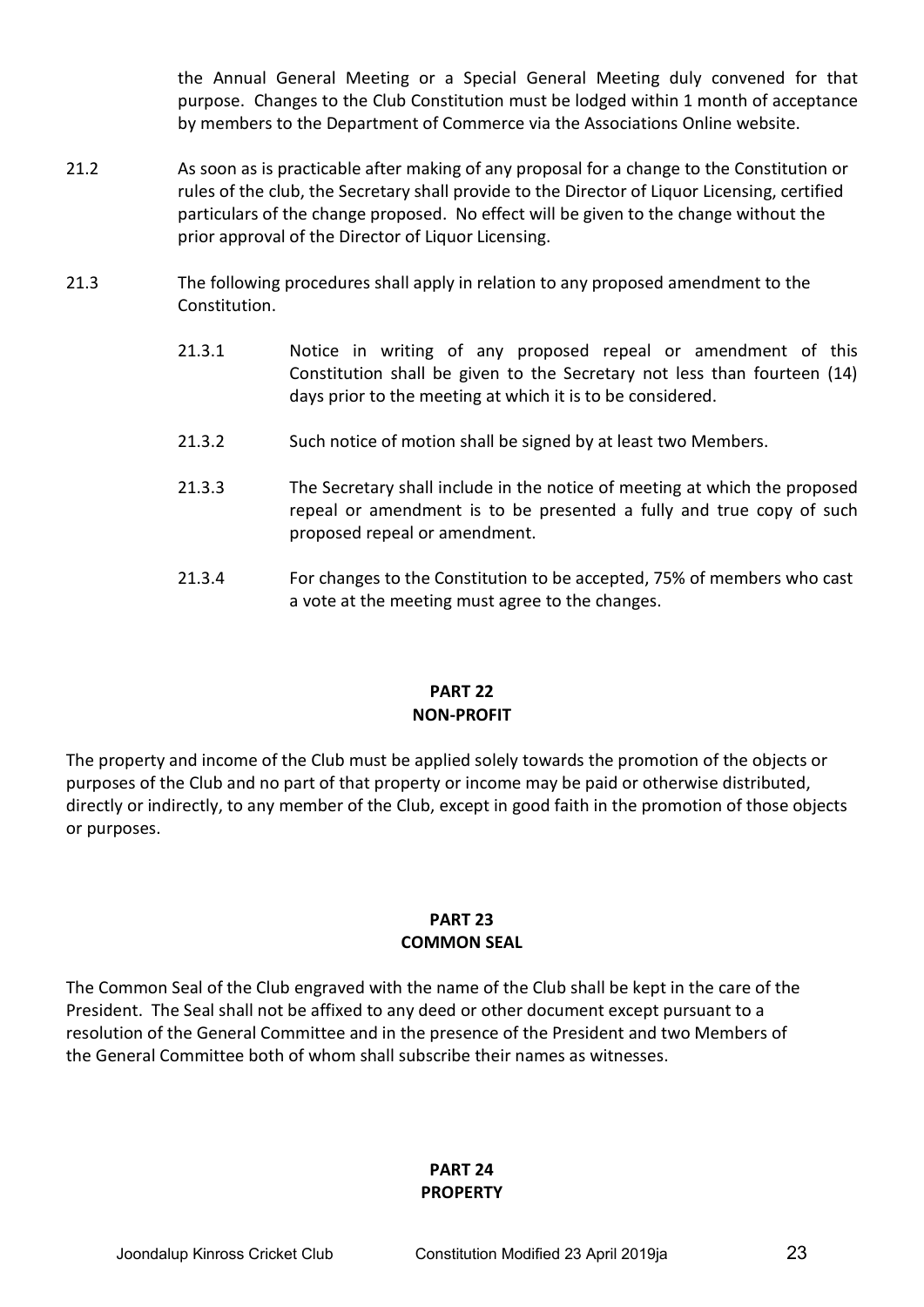The property of the Club shall belong to the general body of Members and no person who resigns or is expelled from the Club shall have any claim whatsoever on the property or assets of the Club.

# **PART 25 DISSOLUTION OF THE CLUB**

- 25.1 If, on the dissolution of the Club, any property of the Club remains after satisfaction of the debts and liabilities of the Club and the costs, charges and expenses of that dissolution, that property shall be distributed
	- a) to another incorporated association having objects similar to those of the Club; or
	- b) for charitable purposes,

which incorporated association or purposes, as the case requires shall be determined by resolution of the members when authorising and directing General Committee under section 24 of the Act to prepare a distribution plan for the distribution of the surplus property of the Club.

- 25.2 The Club may be dissolved or wound up by a Resolution of at least Three-quarters (3/4) of the financial members present at two Special General Meetings at least forty-two (42) days apart and duly convened for such purpose.
- 25.3 The assets of the Club, if any, shall be realised by a person or persons appointed for that purpose at the second of such Special General Meetings.